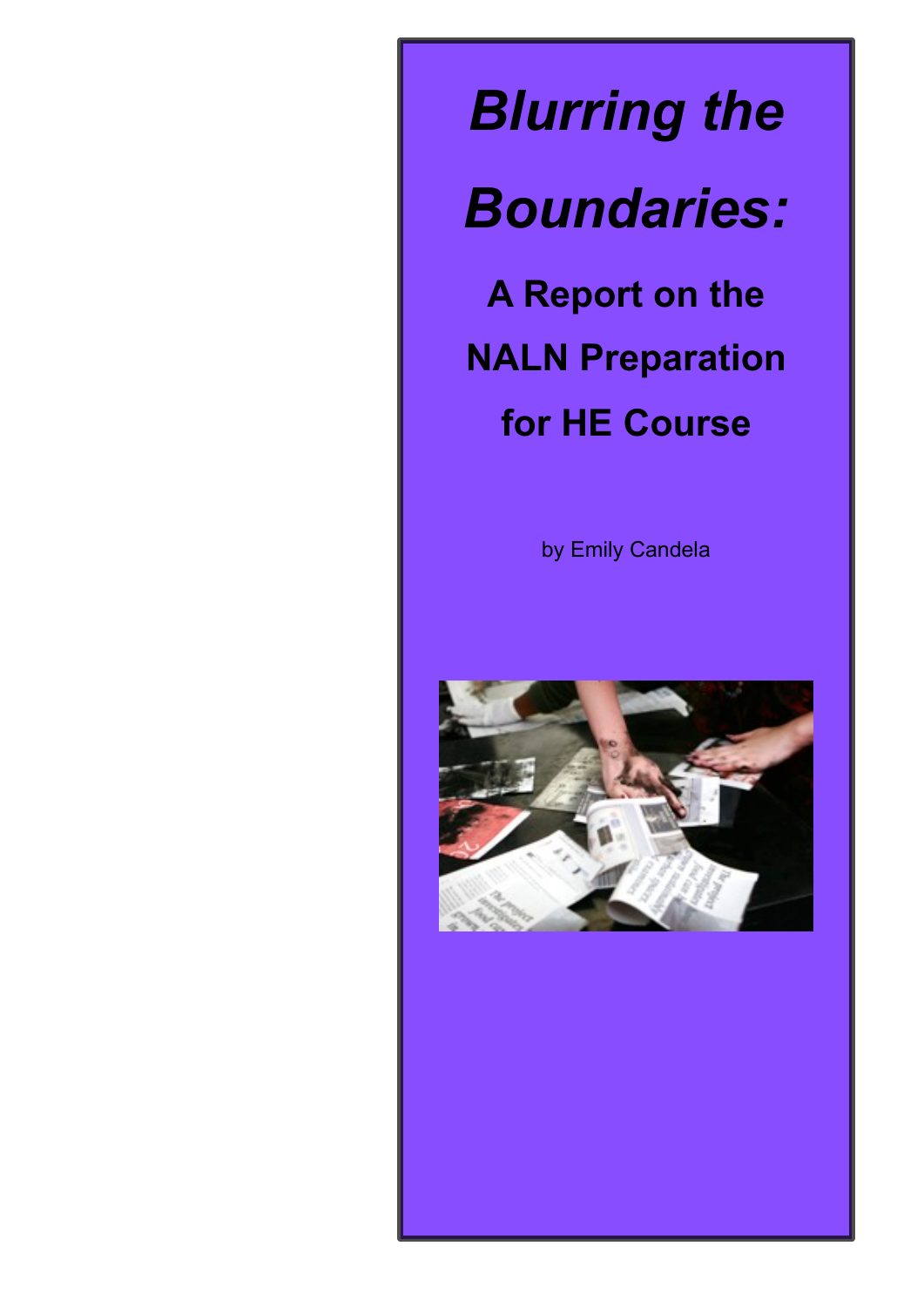I am very pleased to introduce the report *Blurring the Boundaries: A Report on the NALN Preparation for HE Course* by Emily Candela, commissioned by the National Arts Learning Network (NALN).

NALN is a national Lifelong Learning Network comprising specialist arts institutions, working together to widen participation in higher education and to ensure a more diverse workforce for the Creative and Cultural Industries.

In commissioning and disseminating this report NALN aims to take forward its work on widening participation. The report analyses the NALN Preparation for HE course pilots at Central Saint Martins College of Art and Design and Hereford College of Arts.

The report shows the strength and effectiveness of the course and its potential transferability to other institutions. As one of the students on the course commented:

'*It's a big step from ND to doing the BA, and to have [the Prep] course in the middle shows you what's to be expected. It helps a lot.'* (Eliza, HCA)

I would like to thank the author Emily Candela for her work in researching and writing the report and also Janey Hagger (Central Saint Martins) and Helen Vine (Hereford College of Arts) for their work in devising, piloting and organising the Preparation for HE courses which have proved so successful.

Mark Crawley Director of the National Arts Learning Network September 2009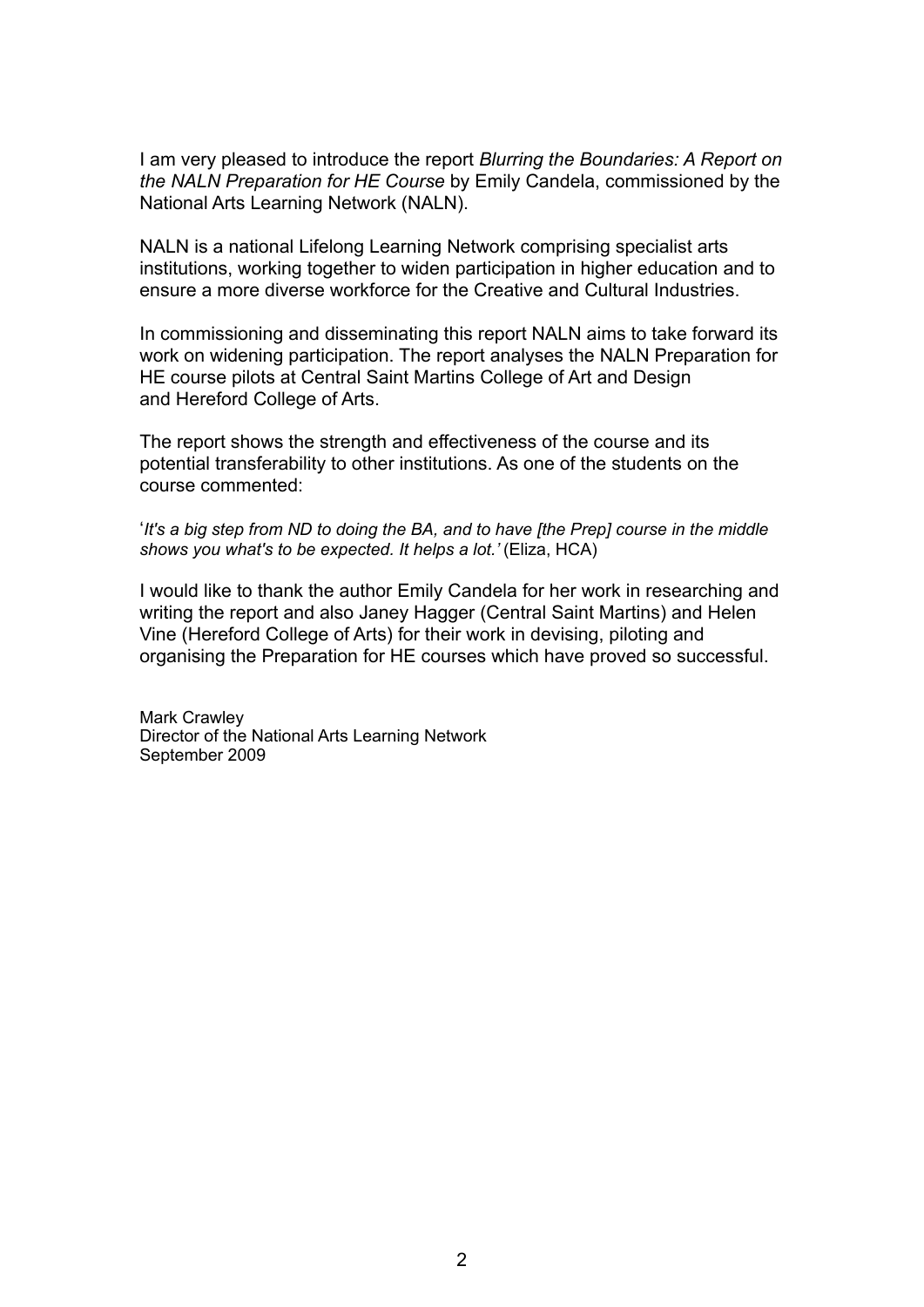#### **Acknowledgements**

I would like to thank the students and staff from the Prep for HE course at Central Saint Martins and Hereford College of Arts, particularly Janey Hagger and Helen Vine, who took time to share their experiences and knowledge of the course for this research, and to Phil Bolton of CSM for his valuable assistance with data gathering. I am also grateful for the support of Mark Crawley, Maxine Walker and Maria Oliver from NALN. Thank you to Olivia Sagan, Senior Research Fellow (Pedagogy) from UAL's cltad and to Caroline Hudson of Real Educational Research for support and guidance.

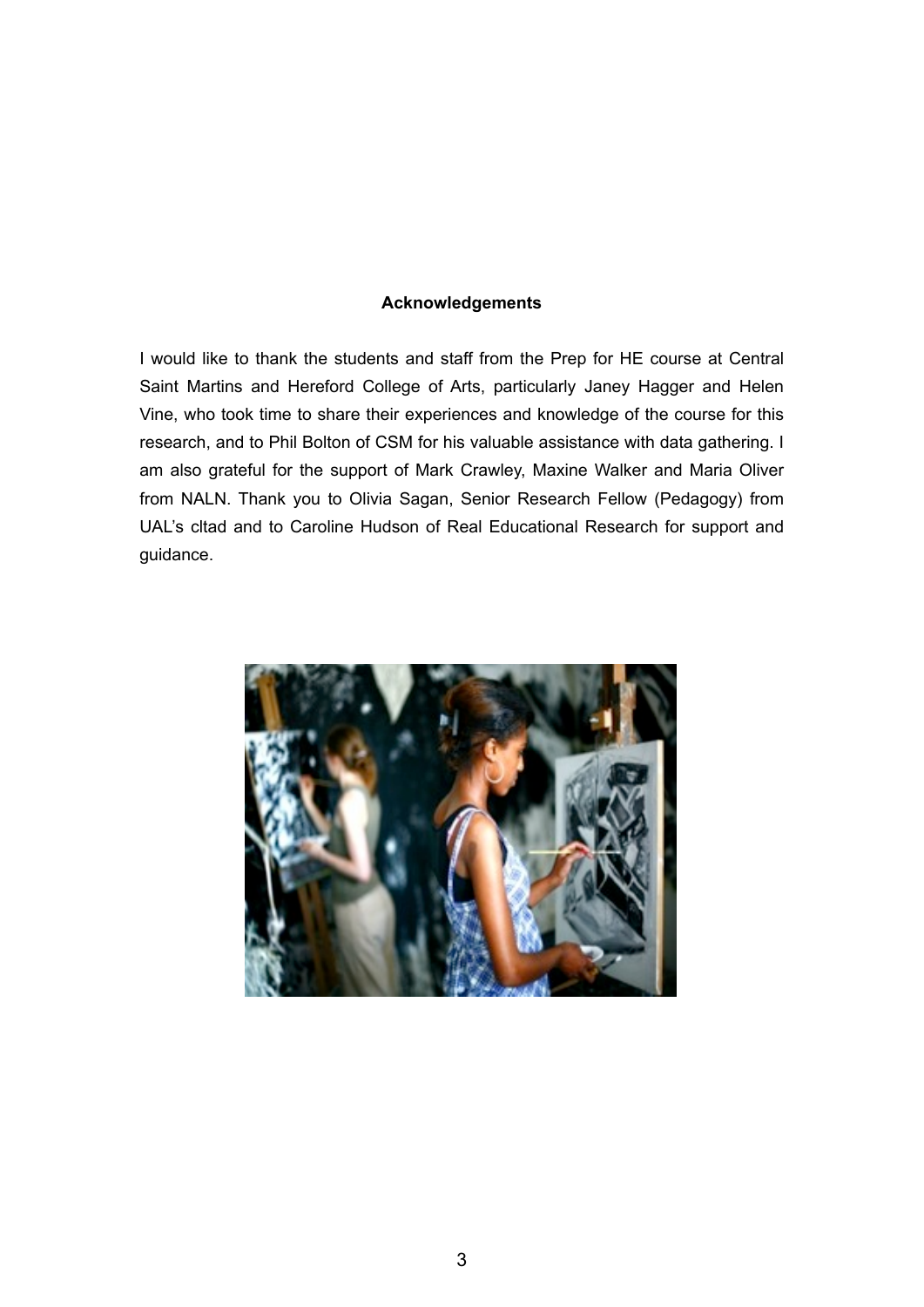# **Table of Contents**

- **1. Introduction**
- **1.1. Aims of this report**
- **1.2. Context**
- **1.3 Methodology**
- **2. Background on the course and institutions**
- **2.1 Course Structure**
- **2.2 Central Saint Martins College**
- **2.3 Hereford College of Arts**
- **2.4 Recruitment**
- **2.5 Progression**
- **3. Findings**
- **3.1 Curriculum and Pedagogy: Strengths**
- **3.2 Challenges**
- **3.3 Transferability**
- **3.4 Sustainability**
- **4. Conclusion**
- **5. References**
- **6. Appendices**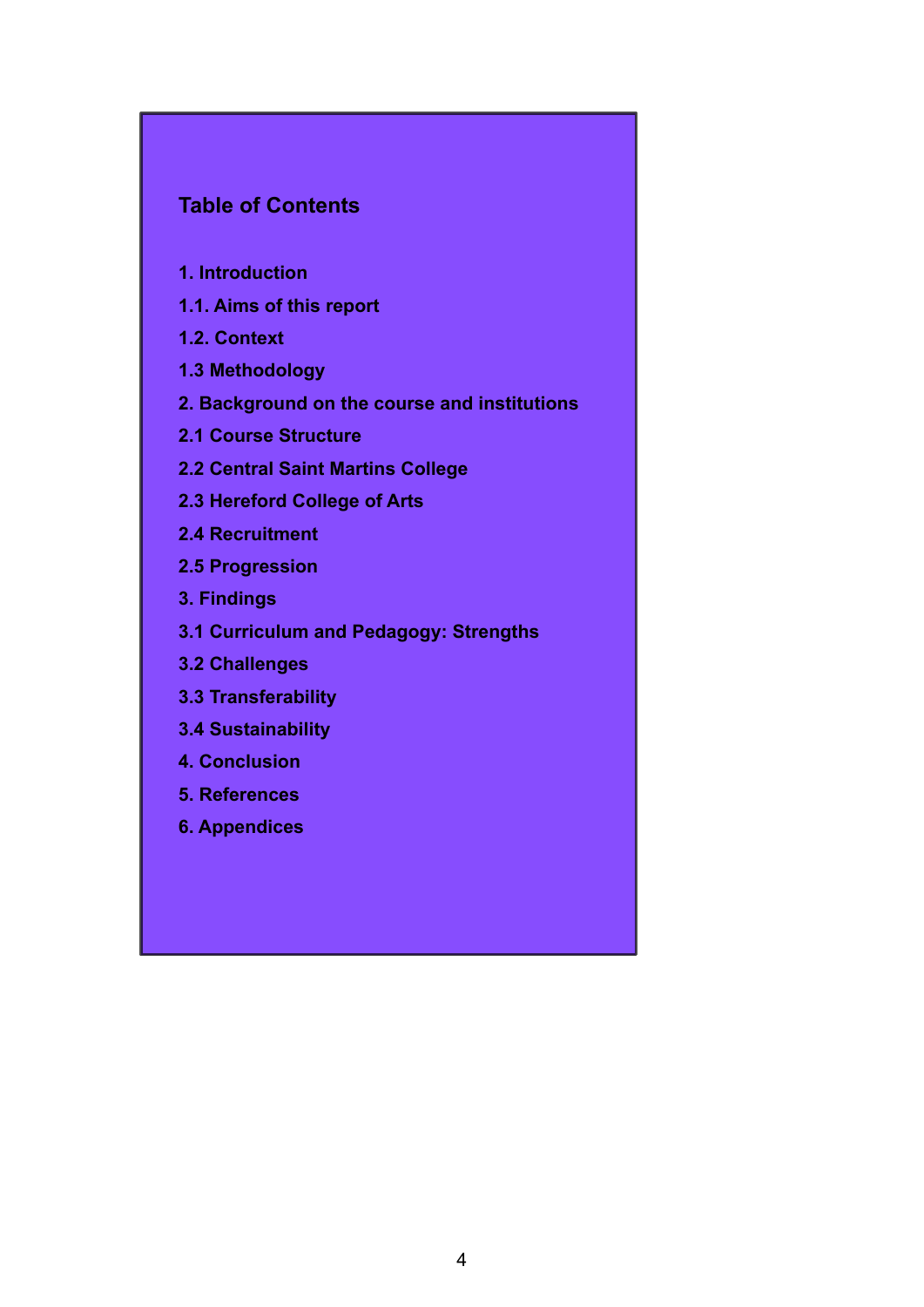

#### **1. Introduction**

In Spring 2009 the National Art Learning Network (NALN) commissioned Emily Candela to report on its Preparation for Higher Education ('Prep for HE['1](#page-4-0)) Further to Higher Education bridging course, which has been running at two NALN institutions as part of their progression activities.<sup>2</sup> It has operated at Central Saint Martins (CSM), which is part of University of the Arts London (UAL), since its pilot there in 2005. In 2007, the course was adopted at Hereford College of Arts (HCA), and modelled on the version at CSM. At both institutions, the course is at least partly funded by NALN<sup>3</sup>, and run by the NALN Progression Manager at each college: Janey Hagger at CSM and Helen Vine at HCA.

<span id="page-4-0"></span><sup>&</sup>lt;sup>1</sup> At HCA the course is named 'The Art of Transition: FE to HE Bridging', but for the sake of consistency, in this report I will refer to the course as 'Prep for HE' as it is generally called by NALN.

<span id="page-4-1"></span><sup>2</sup> This research began in April 2009 and ran through August of the same year.

<span id="page-4-2"></span><sup>&</sup>lt;sup>3</sup> At HCA, the course is funded completely by NALN. At CSM, the course is funded in part by NALN and in part by core Widening Participation funding allocated under UAL's Access Agreement.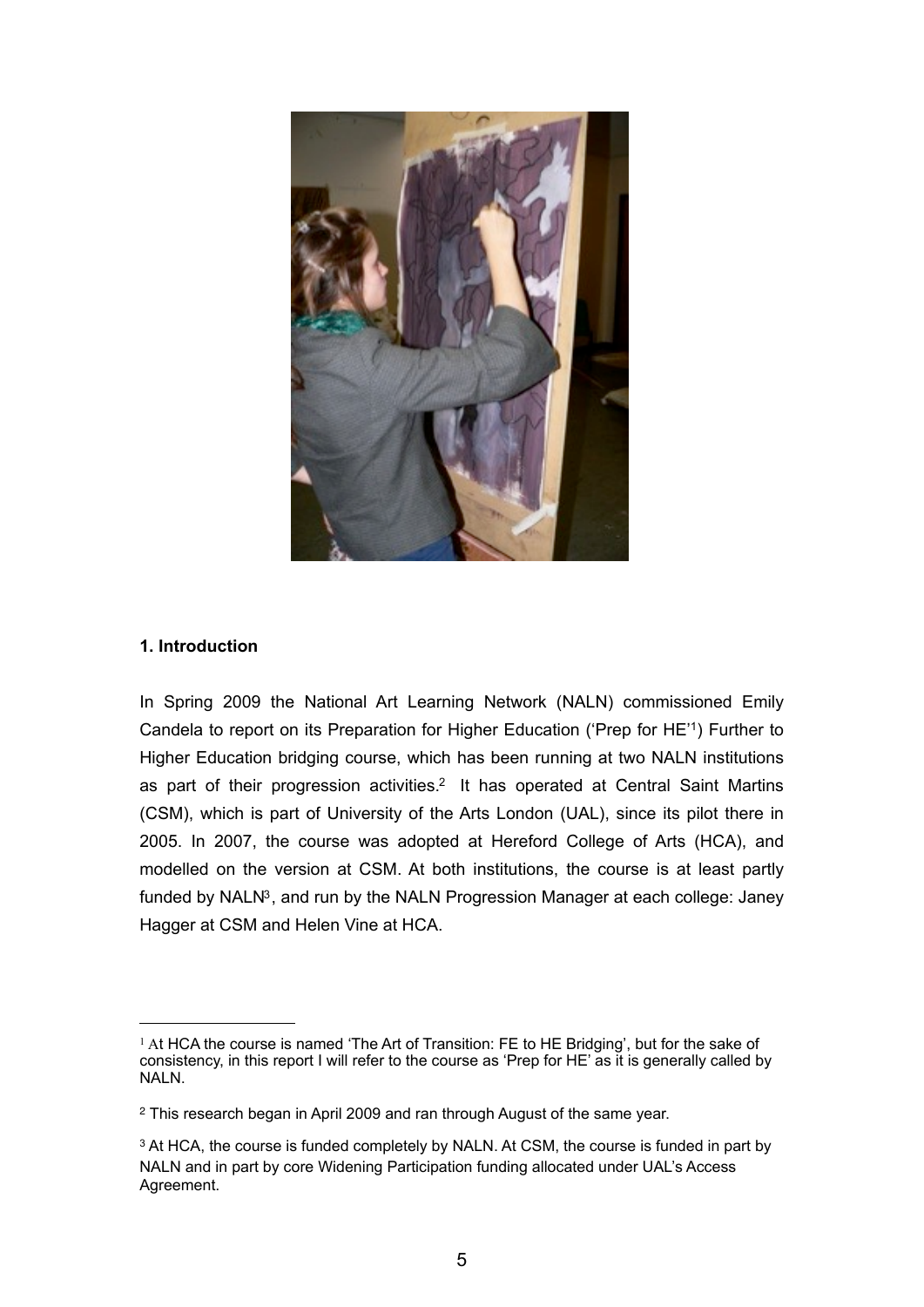After a brief introduction to NALN and the context of the course, I will discuss the findings of this research, which covers successful aspects and challenges of the course's curriculum, pedagogy and transferability. I conclude with a discussion of sustainability and recommendations for the future running of the Prep course. A comparison of the course at the two institutions carries on throughout.

#### **1.1 Aims of this report**

- 1. To identify aspects of curriculum and pedagogy of the Prep for HE bridging course that address barriers (identified by previous research) that non-traditional students face in applying, progressing and making the transition to HE.
- 2. To assess the transferability of the course based on a comparison of the institutional contexts of HCA and CSM.
- 3. To touch on possible models of sustainability and recommendations for future improvement.

### **1.2 Context**

NALN is a Lifelong Learning Network comprising specialist art, design and performing arts institutions, with an aim to widen participation in Higher Education (HE), particularly for vocational learners. The Prep for HE course discussed in this report contributes to NALN's aim to develop methods of bridging between Further Education (FE) and HE. It offers progression opportunities for vocational learners by preparing students in their second year of a BTEC National Diploma (a two-year course) to apply, progress and make a successful transition to HE.

The course corresponds to a nation-wide aim to widen participation<sup>4</sup> in Higher Arts Education (HAE) by increasing the participation of non-traditional students<sup>[5](#page-5-1)</sup>. The relatively low numbers of students entering HAE from lower socio-economic groups is well-documented (HEFCE, 2008; Hudson, 2006), and fine art specifically is significantly less diverse than other areas of study in the arts. For example, 2004 data for UAL shows that 'within the same university, the School of Fine Art had half the proportion of non-white students, half the proportion of students from poorer

<span id="page-5-0"></span><sup>4</sup> See Appendix 1 for information on Widening Participation

<span id="page-5-1"></span><sup>5</sup> The students on the Prep for HE course are considered to be 'non-traditional' students because they fit widening participation criteria and come from an FE background.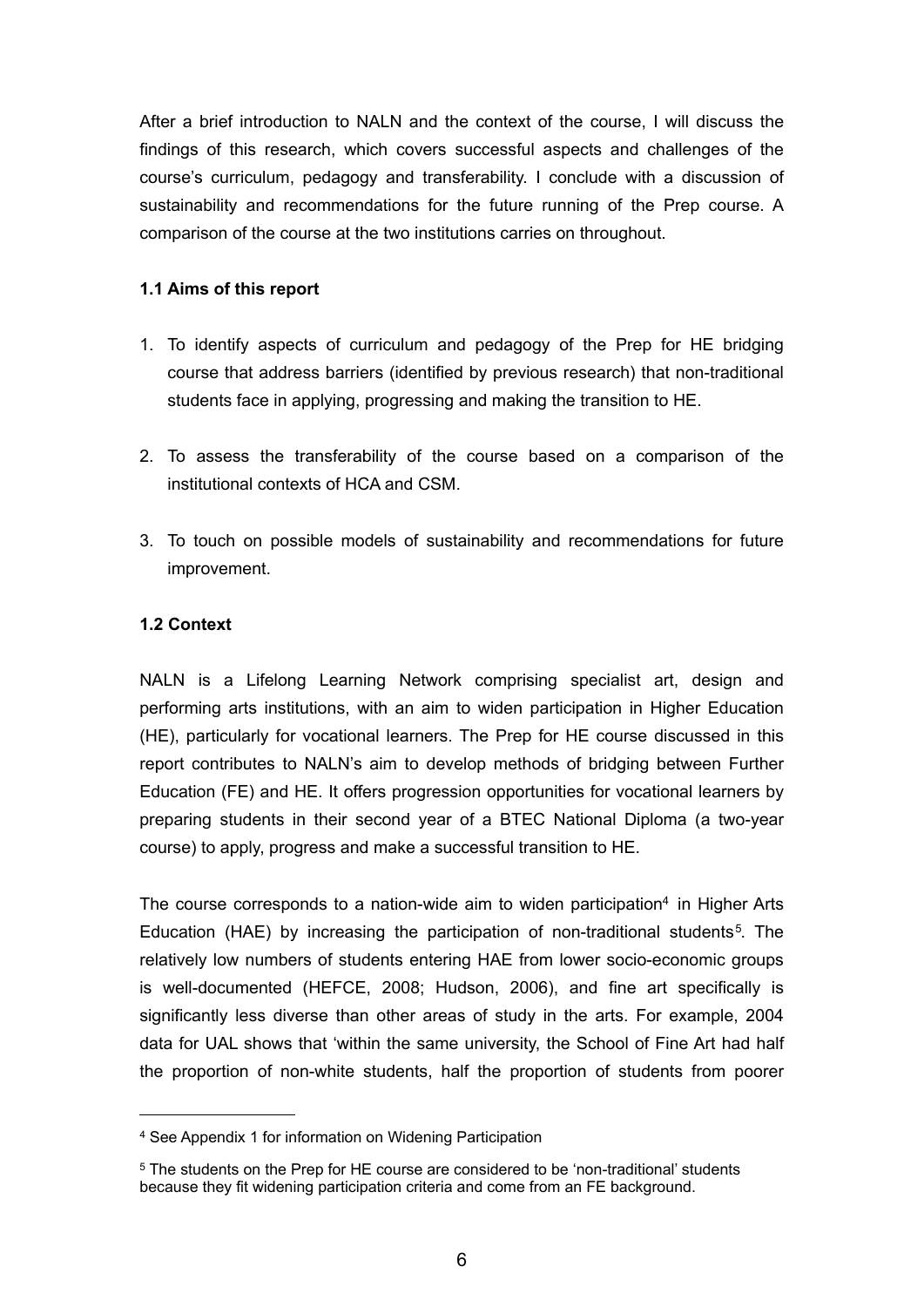backgrounds, and a quarter of the proportion of students with vocational qualifications from Further Education (FE) colleges, in comparison with the School of Fashion Design Technology' (Hudson, 2005: 8-9). Most accepted applicants to HAE courses come in through the 'traditional' route: A levels followed by a Foundation Diploma in Art and Design (Hudson, 2009: 10). Students on FE courses such as the BTEC National Diploma, from which the Prep for HE course draws, tend to come from lower income families (UAL, 2004). However, Creative Art and Design is the *most popular* subject area for those qualifying ND students going on to full-time HE (HEFCE, 2007), which confirms the urgency of examining FE to HE bridging in art and design.

This report follows a study undertaken by Hagger and Scopa (2007) on the transition of the first eight students to progress to UAL degree programmes from CSM's pilot Prep for HE course in 2005. *The Art of Smooth Transition* identified challenges experienced by the students in the areas of social integration, financial worries and take-up of support, and noted the course's benefits particularly in terms of student confidence. For a summary of further research on bridging programmes and the barriers to HE progression for non-traditional and vocational learners, see Appendices 2 and 3.

#### **1.3 Methodology**

This report represents a snapshot of the Prep for HE course across CSM and HCA based on an analysis of baseline data on the institutions and their students, available progression statistics, course documents and previous reports, as well as qualitative data gathered through confidential, semi-structured interviews with staff at each college and focus groups with students which ran from April to July 2009. Focus groups were self-selecting and included students from a range of years of the course at each institutio[n6.](#page-6-0) This research was undertaken in accordance with UAL's Code of Practice on Research Ethics[7](#page-6-1). Qualitative data analysis was done using NVivo software, which allows the researcher to analyse the frequency or density of themes emerging from the data.

<span id="page-6-0"></span><sup>&</sup>lt;sup>6</sup> See Appendices 4-6 for sample data and interview schedules.

<span id="page-6-1"></span><sup>7</sup> Written consent was obtained from all interviewees and they were informed of their right to withdraw at any time. More information is available here: [http://www.arts.ac.uk/docs/](http://www.arts.ac.uk/docs/Code_of_Practice_on_Research_Ethics.pdf) Code of Practice on Research Ethics.pdf.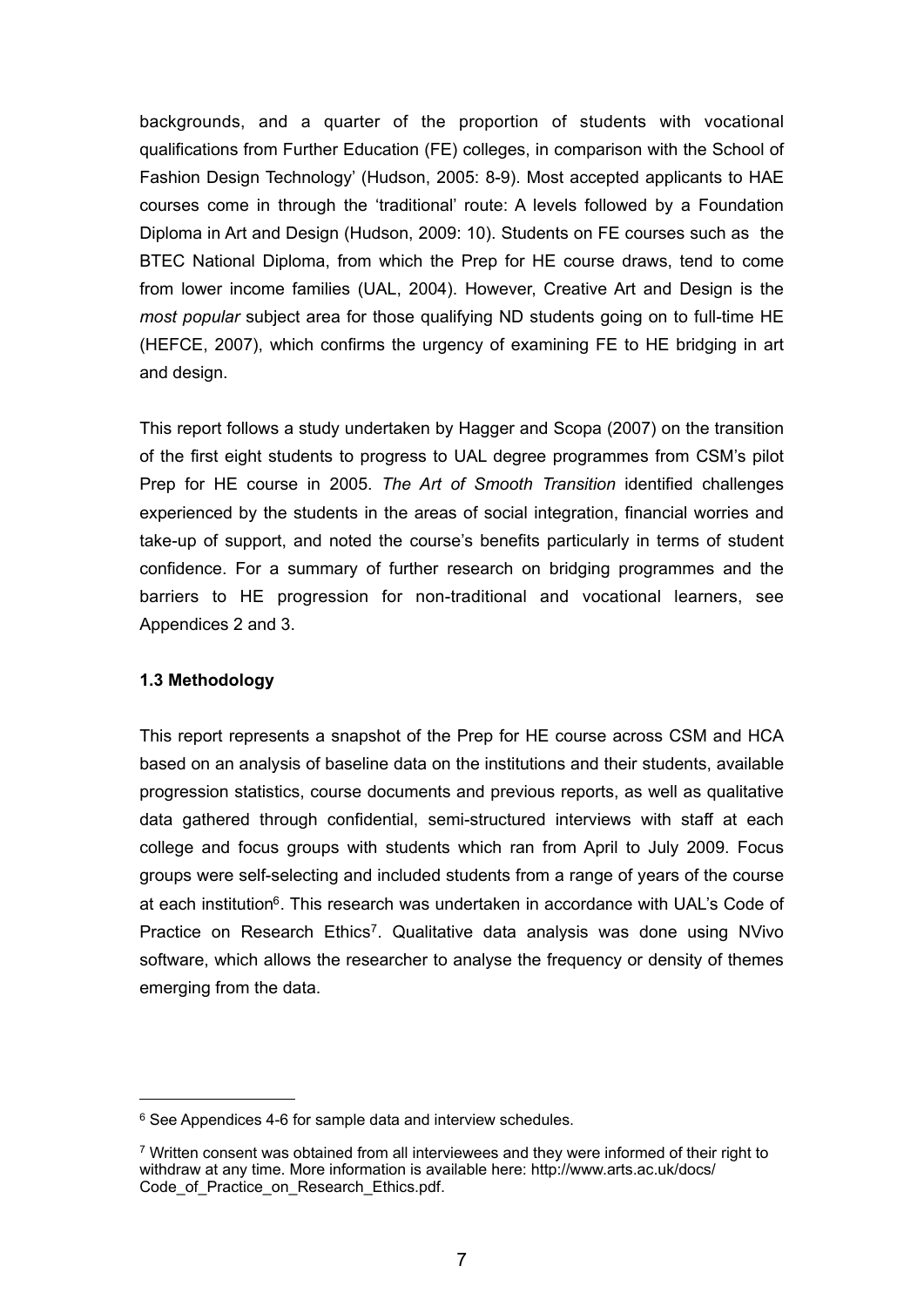# **1.4 Limits of the Research**

Given the scope and aims of this research, the statistical data reported derive from analysis of statistics available from the institutions involved. Analysis of statistics in some areas was limited by gaps in the available data on the specific subset of students (those NALN students who completed the Prep for HE course in the Fine Art subject area) with which this research is concerned.

# **2. Background on the course and institutions**

This section provides background information on the Prep course, and begins a comparison of the course as it exists at CSM and HCA.

# **2.1 Course Structure**

The basic course structure is similar at both institutions. It consists of two units:

- 1) an intensive **week-long programme** of largely studio work that takes place in HE workshop spaces and focuses on drawing, printmaking and painting as well as research and art-college-specific literacy skills<sup>[8](#page-7-0)</sup>. At CSM it is called the 'summer school' and occurs at the end of the students' first year of the ND course. At HCA it falls in October, at the start of the students' second year on the ND[.9](#page-7-1)
- 2) **weekly half-day sessions** throughout the Autumn (8-10 sessions) and Spring (about 6 sessions) of the following academic year that prepare students for application interviews and eventual progression to HE. They are not practice-based, but seek to guide the students in articulating and contextualising their ideas. By December, students are expected to have decided on a subject area so that they can build their portfolios with a specific degree course in mind during the Spring sessions. At both institutions, mock interviews/advice sessions take place in the Spring with admissions staff.

At CSM there is also a pre-entry writing workshop at the end of the summer before stage 1 entry for those offered a place on a degree course. CSM also offers a pre-

<span id="page-7-0"></span><sup>&</sup>lt;sup>8</sup> This report focuses less on the studio component of the course and more on the literacy component because it emerged more strongly in the data.

<span id="page-7-1"></span><sup>9</sup> In 2007/08 the week was scheduled during the holidays, but staff found that the student response was better the next year when it ran during term time, coinciding with a week of the ND.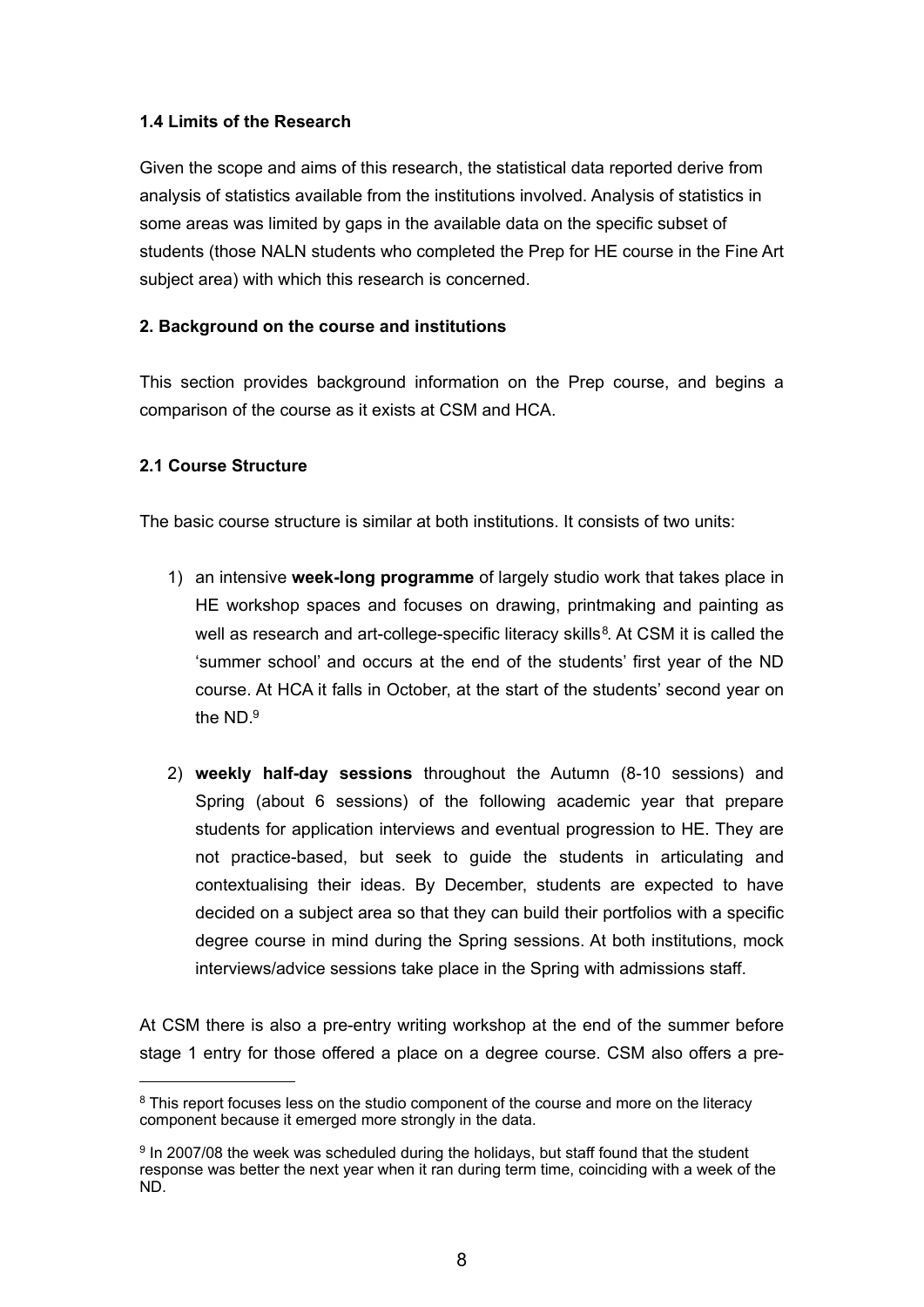entry advice day in the Spring. HCA runs pre-entry advisory interviews for all of its ND students.

At CSM and HCA the course aims to:

- **support the students' application to HE** through developing their portfolio and interview skills, providing guidance in the decision-making process and, upon completion of the course, **offering students an interview** for a degree course at the institution as part of progression agreements at both colleges.
- **familiarise students with the HE culture and environment** (and those features particular to art college), and offer advice on progressing (including financial issues) so as to promote **confidence** in applying and ease the transition from FE to HE.
- address the **literacy demands** of art college
- encourage **self directed learning**

# **2.2 Central Saint Martins College**

CSM is one of six colleges that make up University of the Arts London and comprises five schools across a range of sites. As a whole, UAL boasts over 20,600 students. Based in central London, CSM has a strong international reputation and draws students from over 90 countries ([CSM, 2008](http://www.csm.arts.ac.uk/csm-international.htm)). About one third of UAL students come from lower socio-economic backgrounds. At CSM in particular, the proportion of those students from lower socio-economic classes is slightly lower, but has registered a small increase in recent years, from 21.6% in 2006/07 to 26.3% in 2008/09 (UAL, 2008).

The Prep for HE course at CSM, first piloted in 2005/06, was developed and is currently led by Progression Manager Janey Hagger. In its first years, the course ran at Byam Shaw School of Art in North London, a more recent addition to CSM (2003), which supported its early development. Now the course runs across CSM sites.

CSM's Prep course intake began with 21 students in 2005 and has grown significantly each year: in 2008/09, 75 students enrolled for the summer school and 98 for the autumn sessions (typically more student join in the Autumn at CSM). For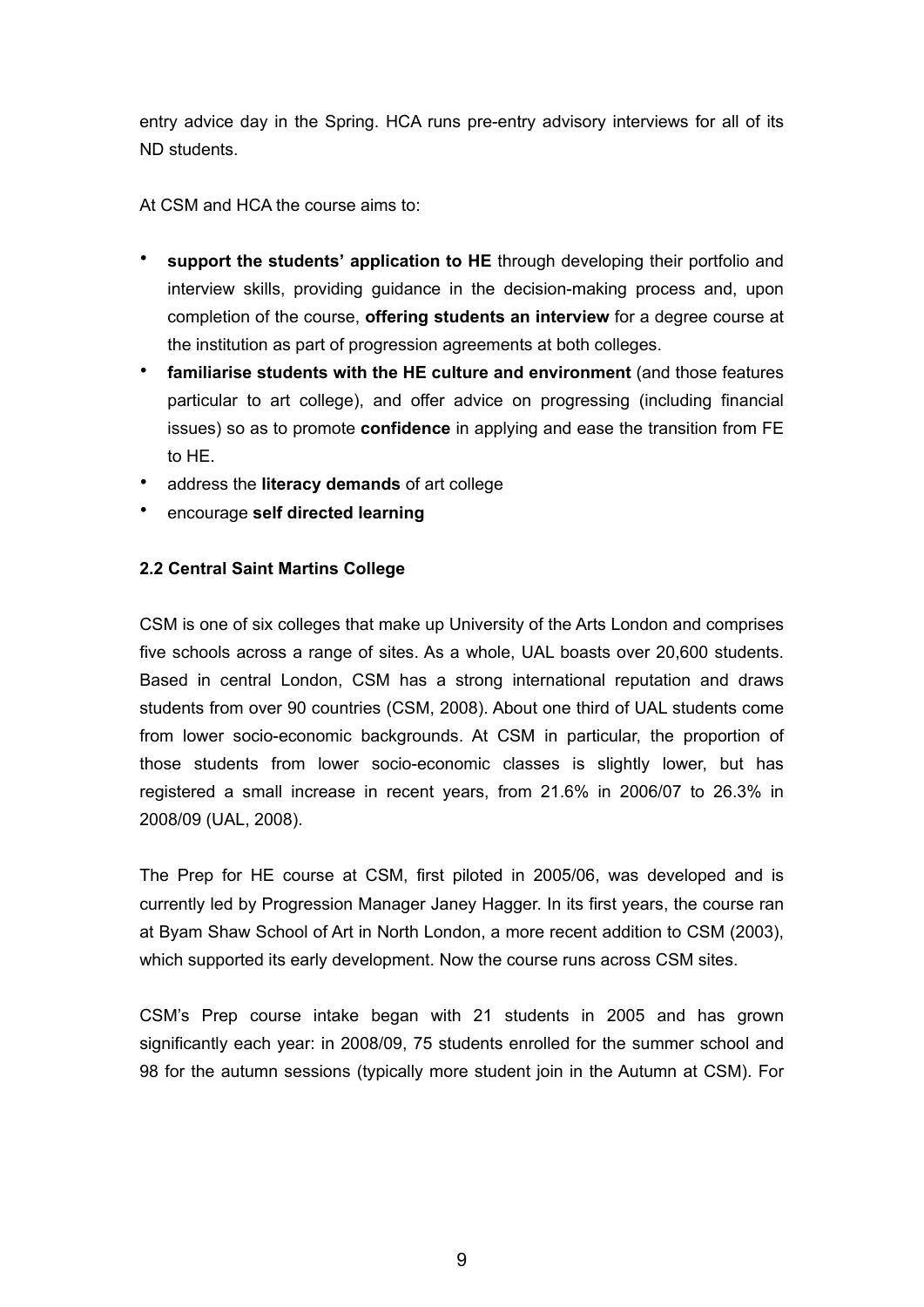this reason, after the pilot year, students were split up according to subject area<sup>[10](#page-9-0)</sup>. This report will focus primarily on the Fine Art subject area<sup>11</sup>.

# **2.3 Hereford College of Arts**

HCA is located in the county of Herefordshire, which has the third lowest population density in England. In contrast to CSM's urban locale, HCA draws from a rural community. Herefordshire is within the top 10% of England's most deprived areas and maintains below average 'participation in learning' (Vine, 2007: 1-2).

HCA is a dual sector institution, offering BTEC, Foundation Diploma and Access Portfolio courses. In contrast to CSM's long history of HE, HCA's HE provision is more recently established (comprising 15 full honours and Foundation Degree courses). Its student population is significantly smaller than CSM's, and more than half are enrolled in FE courses, with 575 full-time FE students, 325 full-time HE students and 100 part-time students.

The Prep course has run twice at HCA at the time of writing: in 2007/08 and 2008/09. The intake is small, with 8 students the first year and 10 the second year. Additional students do not join in after the summer school and they are not split up by subject area as they are at CSM. In 2007/08 the focus of the course at HCA was specifically fine art; now it is *broadly* fine art-centred so that students can interview for any of the arts degrees at the college.

# **2.4 Recruitment**

The colleges' differing recruitment strategies for the Prep course reflect their contrasting contexts; one, an oversubscribed institution with large international draw, and the other, a younger regional dual-sector institution with strong FE provision. At both institutions, however, students selected for the course must fit widening participation criteria.

<span id="page-9-0"></span> $10$  This varied from year to year, and students were split into more subject areas as the intake increased. Over the years, these groups have included: Fine Art (this includes students progressing to BAFA, Fda, BA Ceramics and BA Design for Performance and, until 2009/10, Graphics), Textile Design, Fashion Design, Architecture, and Graphics. Each course takes place in its relevant department at any one of CSM's sites.

<span id="page-9-1"></span><sup>11</sup> This research focuses on the Fine Art subject area because a) it most closely compares with the course at HCA which does not split up its cohort and focused on fine art in its first year, and then more broadly in its second year, and, b) for the particular widening participation challenges pertaining to fine art courses noted in section 1.2.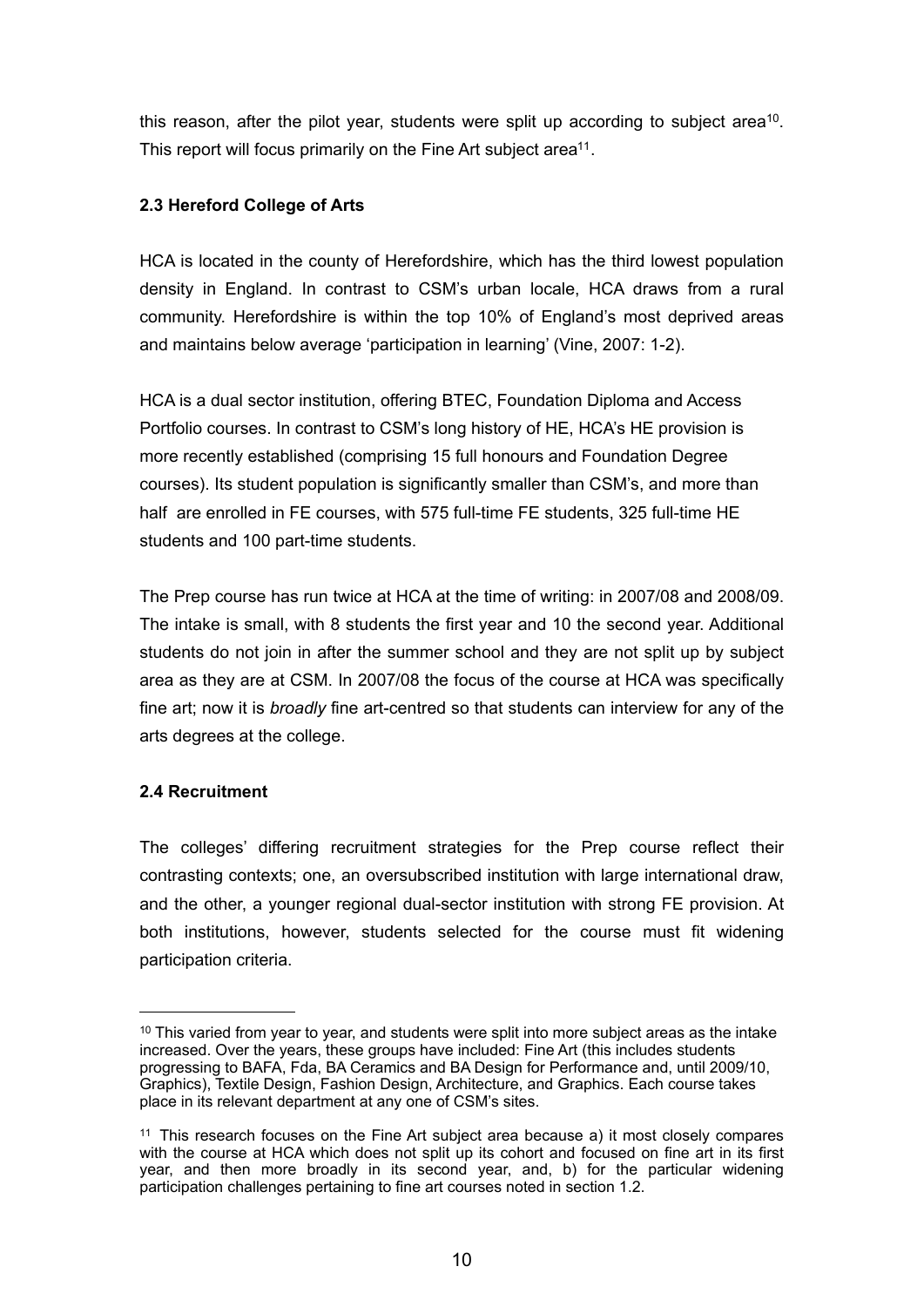The CSM course recruits ND students from 15 partner FE colleges in London with widening participation post codes. Students must fit at least two widening participation criteria, the key one being income level. Selection is primarily done by ND tutors who are asked by Janey Hagger, CSM's Progression Manager to suggest three or four students per subject area. She visits the colleges once a year and meets with the selected students. Often, lured by the opportunity to participate on a course at a 'big-name' university, entire year groups from the FE colleges want to join. However, only very motivated and 'fairly high achieving' students are ultimately selected as they will be expected to work at a high level.

HCA's Prep students are selected by the ND tutor and lead Prep course tutor together, and almost all come from the ND at HCA. Two came from other FE colleges in the region the first year but met difficulties as they had to use public transport to come a long way, which proved to be logistically and financially difficult. Selection criteria is also different at HCA. There, students are primarily chosen because they are able, but possibly *undecided* students who would most benefit from encouragement and advice on progression. HCA's ND tutor says they look for 'students who lack confidence', but also those who will be able to 'lift the others' not only on the Prep course, but also on the ND. As the lead Prep course tutor explains, 'We are here to say if you haven't thought about it, or if you're *umm-ing* and *ahh-ing*, our aim is to get you to apply'.

As a result of the different recruitment styles and institutional contexts described above, the student cohorts at each college diverge. Firstly, coming from several different FE colleges, the CSM students tend to vary more in their previous educational experience. Additionally they represent a diverse group in terms of ethnicity; in 2008/09 80% of students in the Fine Art subject area identified themselves as 'Black', 'Mixed' or 'Other', with 20% identifying themselves as 'White British'. On the other hand, the HCA students are a more homogenous group, as all are White British, and when they begin their Prep course, they are already quite familiar with one another from the ND. There are some similarities between the cohorts, however. At both institutions, several students come in with dyslexia, which is not uncommon in art college, and many are first in their family to study at HE level (44% over both years at HCA and 60% of students over the last 2 years of the CSM course).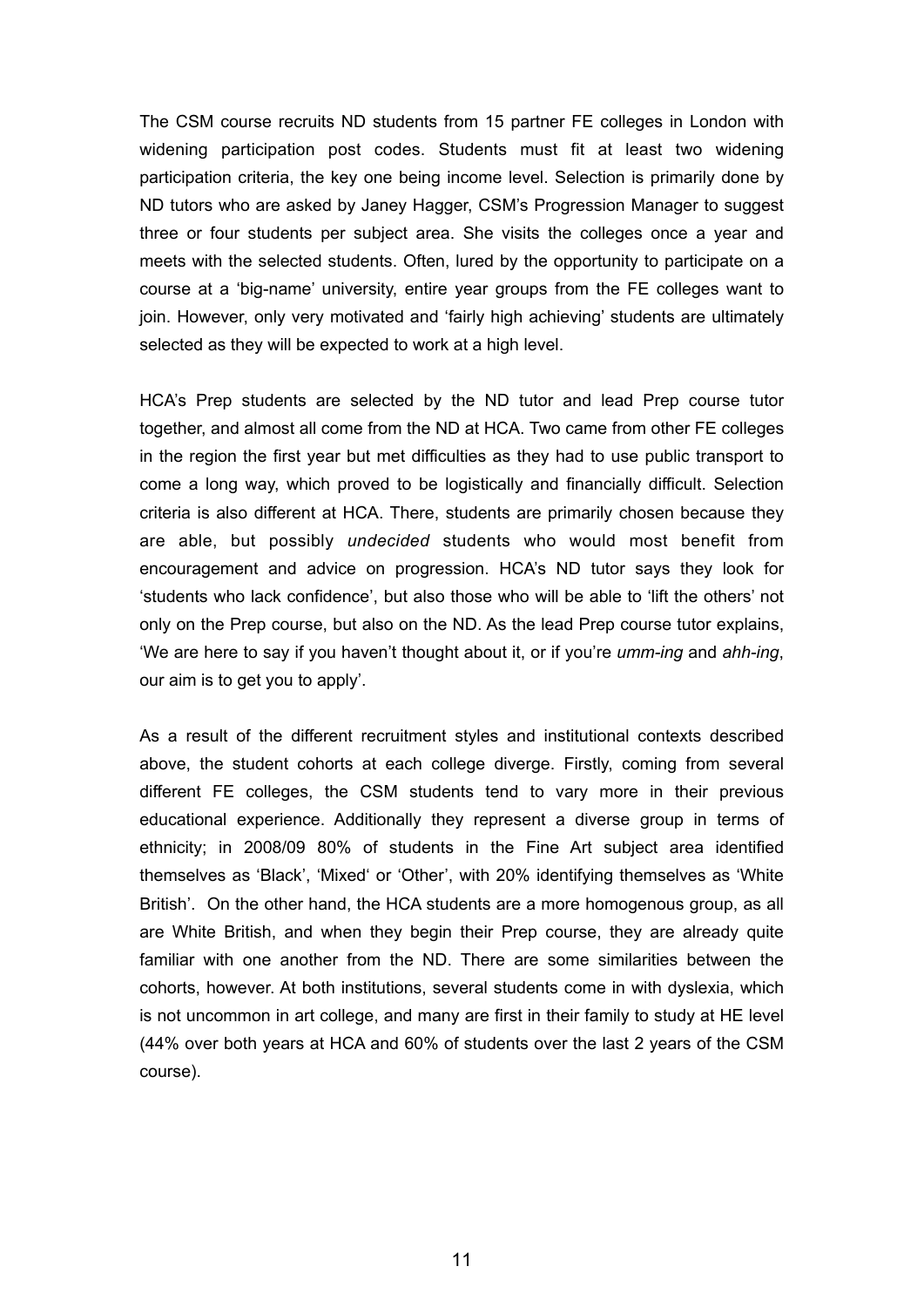### **2.5 Progression**

### **2.5.1 Statistical Data**

This section focuses primarily upon the most recent two years of the course.

### **HCA**

Of the 18 students who participated in the Prep for HE course at HCA over 2007/08 and 2008/09, 100% completed the programme, applied to HE and were offered places on BA courses. HCA's Prep students apply to a range of arts degree courses and in the past have progressed in illustration, costume design, graphics, contemporary and applied arts and fine art. Two students progressed internally from the first year of the course (2007/08). This increased to five students from the 2008/09 cohort, but at the time of writing, students from this year have not yet progressed to their degree courses. Because most have progressed outside the college so far, there is little data on stage 1 retention of Prep students from HCA.

#### **CSM**

In 2007/08, 28 students participated in the Fine Art subject area of the Prep course at CSM. Eight applied and were offered places in BA Fine Art or FdA at CSM. Therefore, even though just under 30% of the original cohort remained on the course through to application stage, 100% of those who did progressed. In 2008/09, the Fine Art intake jumped to 60 students. 27% of these students applied to HE and 69% of those who applied were offered places. Progression *rates* at CSM are not as high as those at HCA, but its intake most years is much higher than that of HCA. Additionally, the majority of those who remain on the course up to application stage tend to progress, indicating that it makes a substantial contribution to increasing the participation of non-traditional students in HAE. Nevertheless, the disparity between the numbers of students joining the course and those who see it through to the application stage are notable and might be a subject for future research. It is not possible to speculate on the topic here, because students who left the course were not interviewed; the focus of this research is on the significant group of students who did progress, and how the course benefited them.

Most CSM Prep course students who progress do so internally to degree courses, although some progress to Foundation Degrees at the college. CSM's lead Prep course tutor says this decision is made with the student: 'They start to vocalise what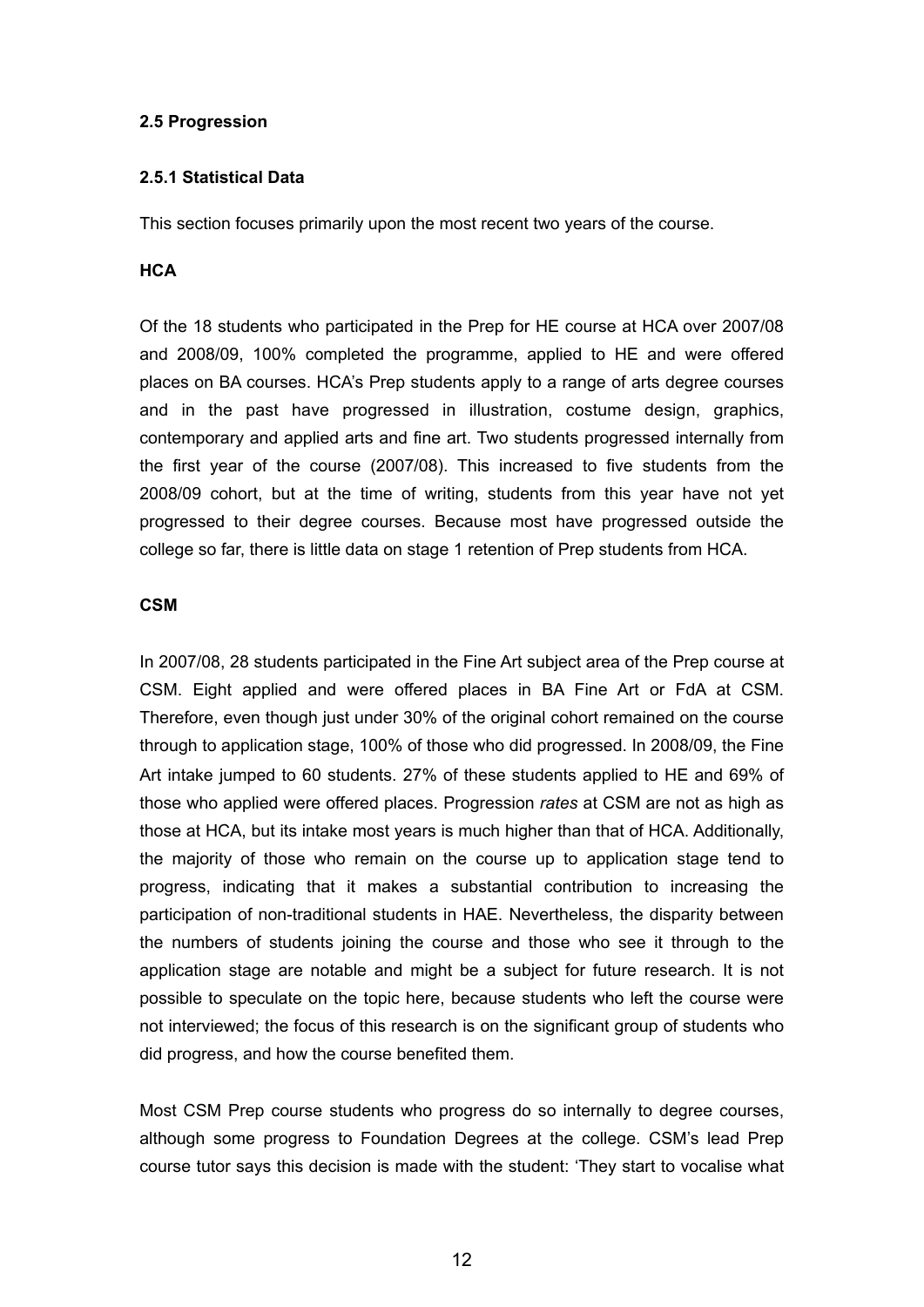they want [...] You don't want to push someone onto something just because of the numbers if they're not ready'.

*The Art of Smooth Transition* focusses on the eight students who progressed from CSM's pilot in October 2006 and reports that two deferred for 'financial and domestic' reasons and one withdrew. Two more students were placed on retrieval after the first summative assessment that year (Hagger and Scopa, 2007: 3-4). Several changes have been made since the pilot, especially in the area of student support at degree level (discussed later), and we can see that overall retention rates among NALN students studying BA Fine Art at CSM have been high over 2007/08 and 2008/09: within the BA at CSM's School of Fine Art site (located in London's West End), retention of NALN students was at 76% in 2006/07, but at 100% for the two subsequent academic years. Byam Shaw's BA Fine Art retention rate for NALN students has been similarly high (UAL, 2009). Prep course students' experiences of transition to HE is discussed later.

### **2.5.2 Qualitative Data**

In interviews staff spoke more about potential barriers to progression than did the students, but readers must bear in mind that the students' focus groups were not as intimate as the one-to-one interviews conducted with staff. At both institutions staff commented that most of the Prep students would not have considered HE prior to taking the course. HCA's ND tutor observed that many of her FE students, 'particularly the bridging type students, would - maybe because of their family background – would not feel confident to make an application [to HE]. Sometimes they can't find the £15 to put the UCAS together'.

A few students in the sample spoke of financial barriers or a lack of support. One student's mother 'wasn't at all' enthusiastic about the idea of him going to university, and was 'fretting about money'. Another student had felt discouraged from applying to HE by early school experiences:

*I have dyslexia quite severe and I'd always been told I wouldn't do well in learning, I was told when I was in primary school that I wouldn't go into secondary school and my parents should put me in a school for people with learning difficulties [. ..] When I*  got the chance to do [Prep for HE] I started thinking about going to uni. I started *thinking, yeah, I could actually do it. I'm quite happy where I am.* (Mary, CSM)

Some students had previously considered HE application, but were unsure: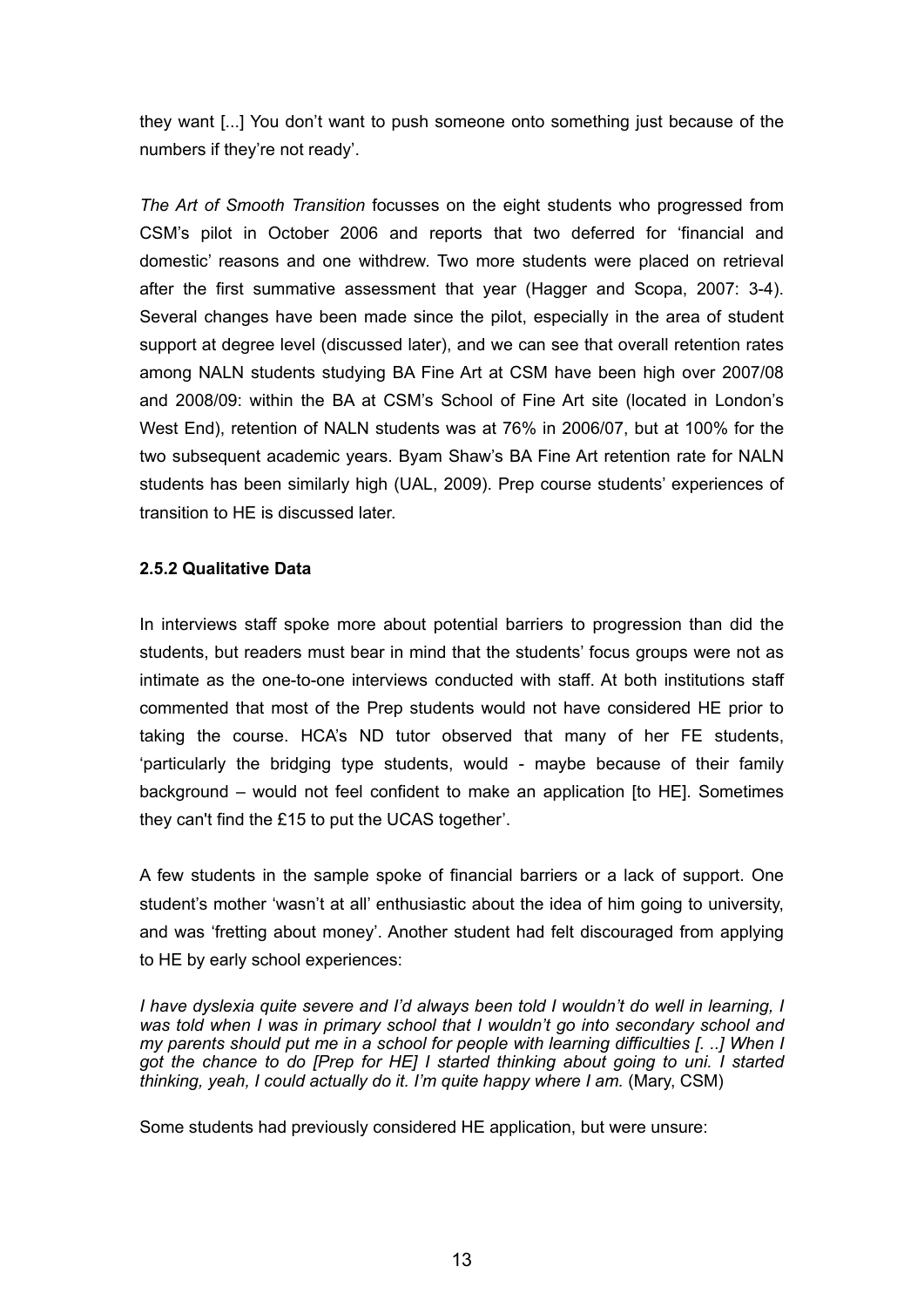*I didn't think about doing my BA until just before the bridging course, that's why I went on the bridging course. To make my final decision.* (Eliza, HCA)

*I think I was a bit unsure whether or not to go on. I was undecided about whether to go to university or not. It was all about the fees thing, the money. But I have definitely decided now I want to move away...* (Andy, HCA)

Even for those students who were considering HE prior to taking the Prep course, it provided the decisive push and support necessary to urge them forward.



#### **3. Findings**

This section outlines findings of the research concerning aspects of curriculum and pedagogy of the course that address the barriers (identified by previous research) non-traditional students face in applying and progressing to HE, as well as the challenges of the course, its transferability and plans for its sustainability.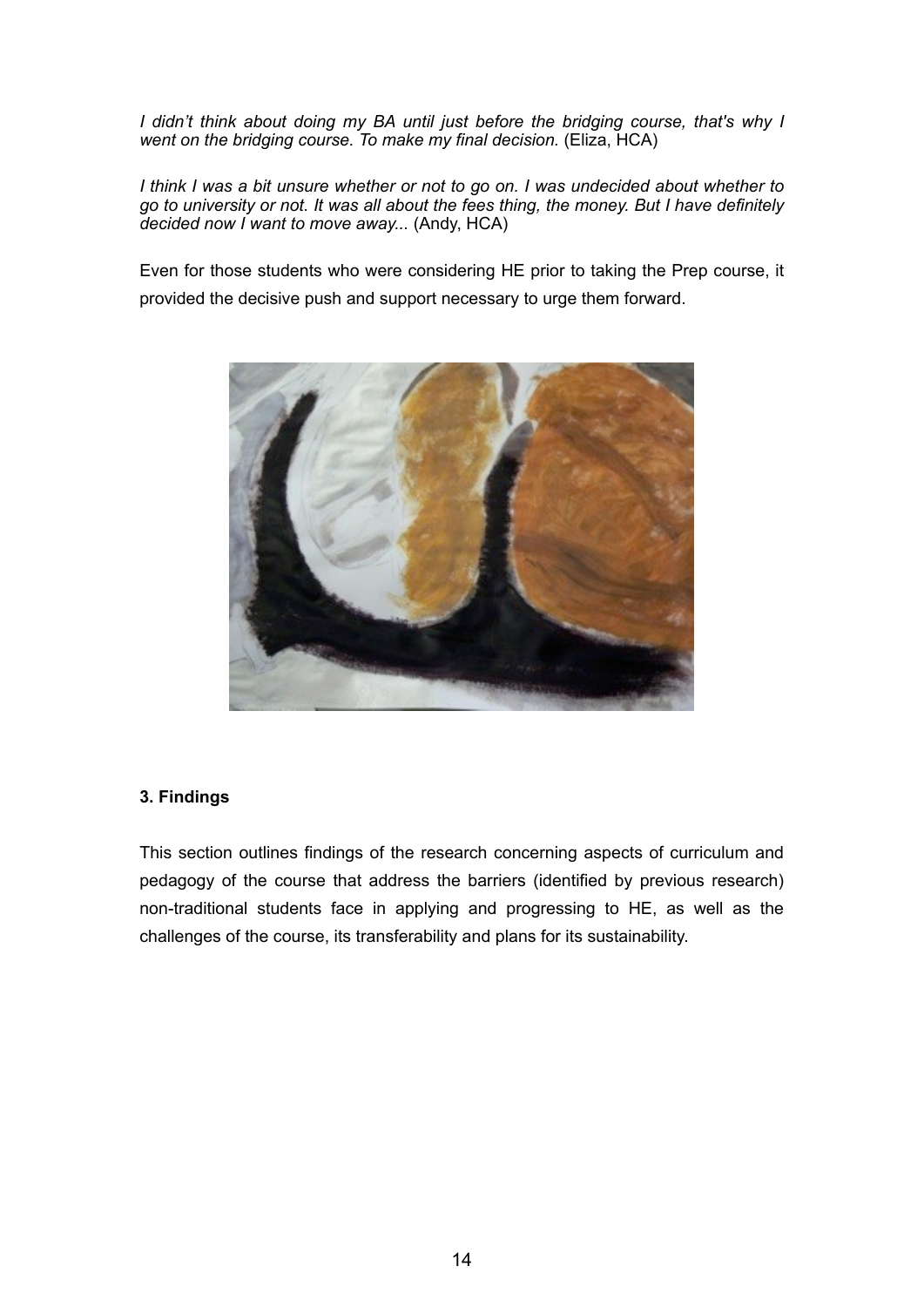### **3.1 Curriculum and Pedagogy: Strengths**

This section discusses how the course addresses the language and culture of HE. It is divided into sections on literacy, familiarity with HE, support, tutors, students strengths, and challenges.

#### **3.1.1. Literacy**

### *…it's about being able to talk about your work*. (HCA Tutor)

After the week-long programme, the Prep for HE course focuses on the articulation of ideas, analytical skills and the language of art. This literacy component of the course was emphasised by students and tutors at both institutions as its greatest strength, and frequently, one if its greatest challenges <sup>12</sup>.

Literacy skills pose a challenge for first-year students in many disciplines (Hudson, 2009). In art and design, they are crucial not only for a successful interview, but to a student's ability to thrive at HE level. The discourse of art has its own lexicon, sometimes criticised as jargon-esque and indecipherable. Nevertheless, 'art language' persists, and does so with particular vigour in art college. As one staff member noted, if students do not appear conversant in this language, they might be seen 'as vulnerable or in deficit of either creativity or intelligence' by admissions teams. Tutors at both institutions were aware that literacy skills posed a potential barrier, something which was also noted in the 2007 report on the course (Hagger and Scopa, 2007). Students interviewed for this research confirmed this: 'actually we did not learn much art vocabulary before we went to [the Prep course]' (Mary, CSM). Furthermore, some of the students at CSM do not speak English as a first language, so to take on the vocabulary of art can be, to say the least, 'scary', as one student put it. A significant number of students on the Prep course are dyslexic, which can also complicate some of the literacy demands of HE.

Elements of the course mentioned by students and staff as developing literacy skills were: presentations, crits, researching artists, visual diaries/reflective journals, exhibition visits, and, at CSM, a pre-entry writing workshop. In all of these areas,

<span id="page-14-0"></span><sup>12</sup> I will discuss HAE 'literacies' here as they are defined in Hudson (2009) as 'the language, speaking and listening, reading and writing demands' of the discipline (107). This includes group critiques ('crits'), tutorials and research (such as exhibition visits); basically any context in which the student must articulate ideas relating to her/his work or the wider context of contemporary art.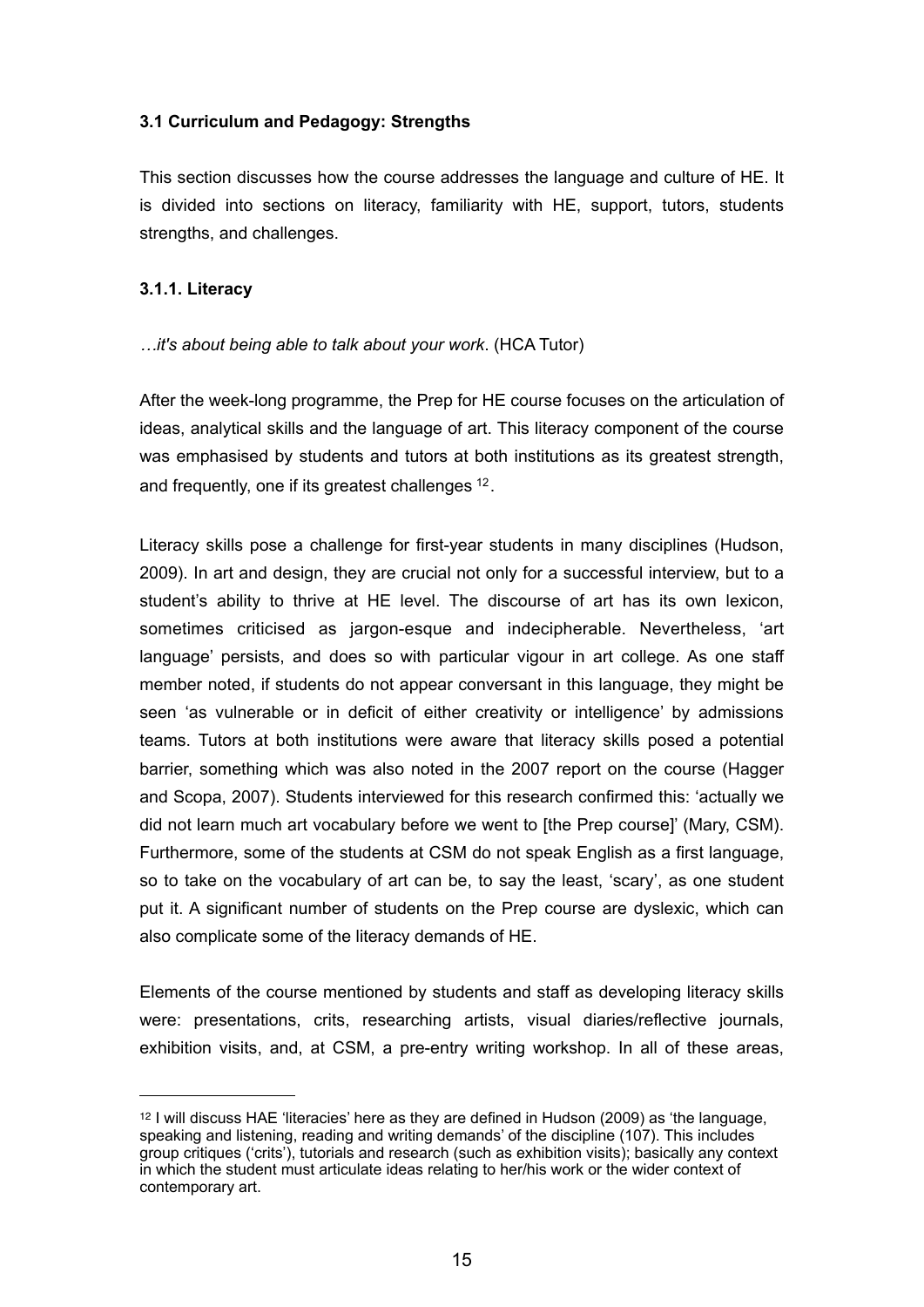students were encouraged to make **personal connections** with their own art and research:

*It wasn't really about the artwork. It was about you and how important you thought your work was. It wasn't about amazing looking things, it was about what you had to say about [them] and I think that's different to the BTEC.* (Robin, CSM)

In general, many students indicated that the ND alone would not have prepared them for such a high level of literacy. Nevertheless, some said that research and theory still posed a challenge at degree level. CSM's lead Prep tutor remarked that it is a challenge to teach these skills on the course, due primarily to 'the difference within the classroom'. This is a feature of FE groups, as previous educational experiences vary among the students (Bathmaker, 2006; Hayward et al., 2008[\)13](#page-15-0). Nevertheless this tutor holds that the solution is *not* to compromise the 'the quality of the discourse'*.* At its heart, this shows respect for the students, and it seems to have paid off, overall, in their development of a sophisticated approach to art and design.



#### **Spoken articulation**

Oral presentations are key to the teaching of literacy on the Prep course. At CSM in the second weekly autumn meeting, students give ten-minute presentations on a subject outside of art that is personal to them. Their tutor vividly describes this session:

*…a unicycle, an industrial metal track, a passionate talk about cooking from a female Muslim student [...] We had a good discussion and everyone joined in.* 

<span id="page-15-0"></span> $13$  This was not expressed as an issue at HCA where the students are drawn from the same ND course and do not vary as much demographically.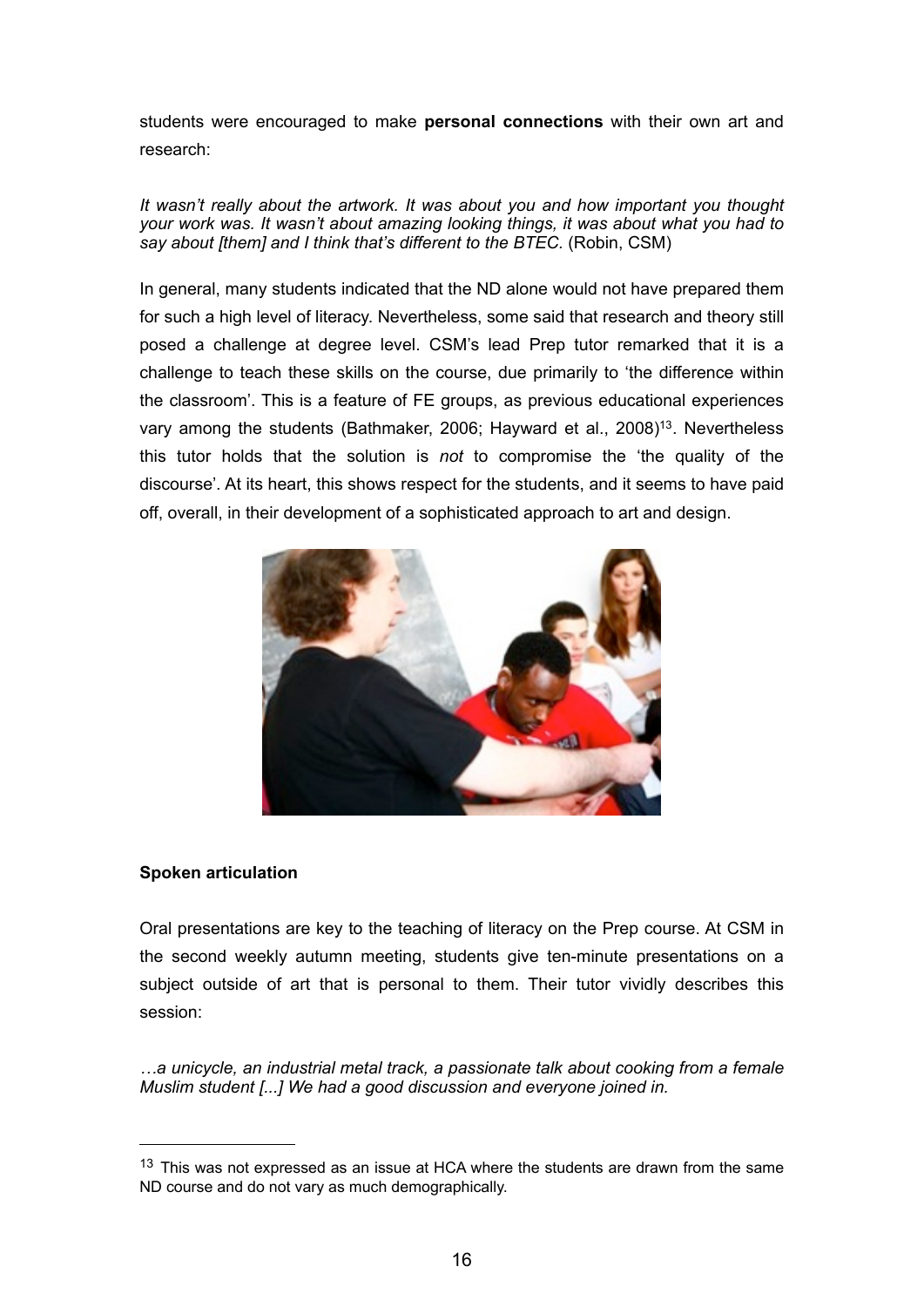The tutors then rephrase the students' presentations using critical language, writing a list of words as they go, which generates discussion. Students record the words in journals and are encouraged to note any of their own ideas as well. The intent is that students will take this experience of speaking on subjects close to them and 'extend the confidence and ownership that surrounds those activities to [their] engagement with art' (Harley, 2008).

This idea is also applied (more informally) at HCA. Early in the week-long programme, students research artists relevant to their own practice and group discussions concerning the language of ideas begin. The students' own work is discussed regularly:

*They can make the connections all the time between what they're doing here and in rest of their lives. […] They start to talk about what's important to them. All the time they're getting used to that way of learning to talk about what's important and make work relevant to what's important and who you are.* (HCA tutor)

One student highlighted this as the most valuable aspect of the course:

*The fact that [the tutor] kept on the fact that work has to be really personal. You had to research and find out about things that mean most to you. No matter what project you're on at the moment it has to be something you're really interested in.* (Clarissa, HCA)

She followed by saying, 'that's something that most of us kept on at,' indicating that this practice really *stuck* beyond the scope of the Prep course. Making these kinds of connections not only helps students gain a sense of ownership over their research process, but introduces them to a sophisticated understanding of contemporary art. CSM's tutor notes, 'a great deal of art practice is concerned with social relationships' and the world *outside* of art (Harley, 2008). It also familiarises students with the independent thinking that is expected in HE, fostering the development of students' individual artistic identities. Clarissa pointed out that by the end of the course, 'me and Emma [a fellow student] felt more like proper artists'. And Matt said that during the course, 'I figured out more my direction, who I was more,' which aided his decision-making process regarding which BA course to apply to.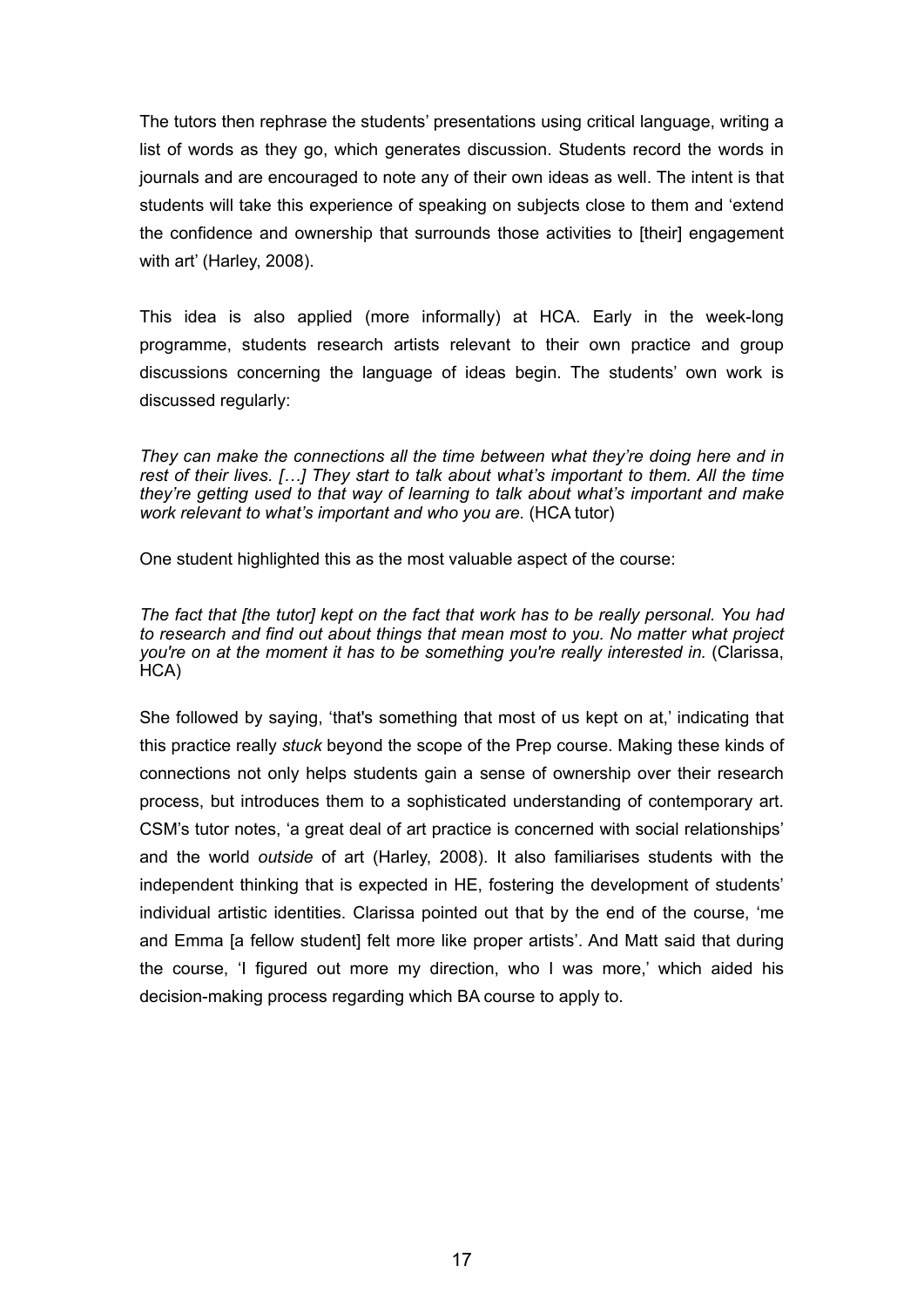

**Crits** are introduced during the week-long programme. The programme at HCA in particular follows a pattern of studio work each day followed by a crit, with a final group crit on the last day. Students' previous experience with crits varied. For one CSM student it was a new encounter: 'with my college, we never did anything like talking about your work and why you're working like that' (Sam, CSM). HCA students, on the other hand, confirmed that they had already experienced crits on their ND course, although they took place in smaller groups and more frequently on the Prep course. Eliza described how the crit during the Prep provided focus for her: 'It was good to have the crit to keep me going in the right direction and I was hitting all the targets I needed to'.

The weekly sessions' **portfolio and interview preparation** also incorporates literacy skills. At HCA, each session involves practice in talking about one's artwork through regular group tutorials where students reflect on the development of their practice, ideas and portfolio. Their ND tutor sees a benefit in this gradual process of interview preparation: 'with 10 weeks, you [can] say, last time you talked about this, what would you say now we talked about it again?' And a Prep course tutor commented that the small size generates an atmosphere in which students feel they can practice talking about their ideas: '[Because the ND is so big], if you're a little bit shy, you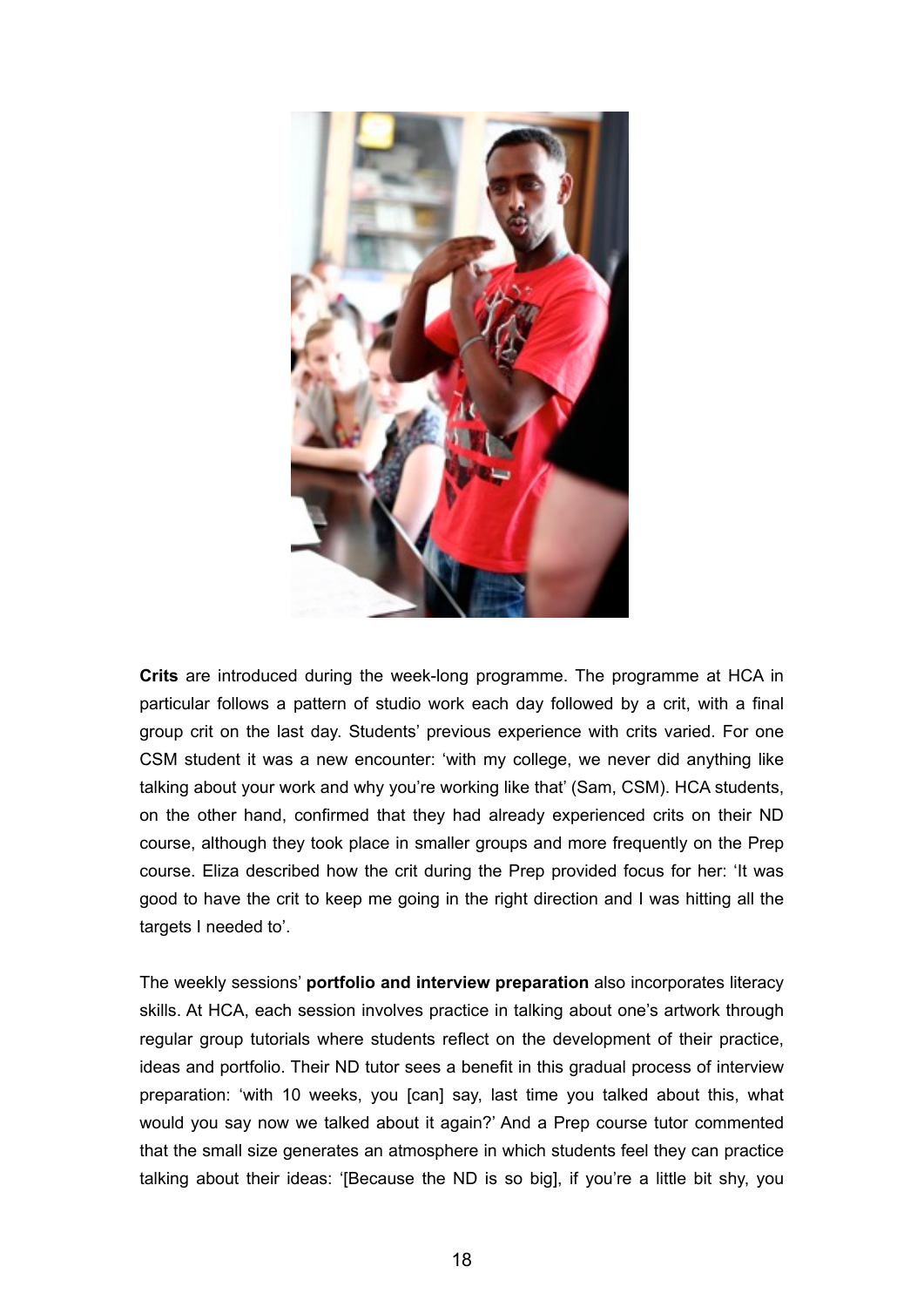won't have been in an environment where you have been forced to do it or felt comfortable'.

Students see admissions teams (the heads of the BA courses at their institution) in the spring term for a mock interview (sometimes called 'portfolio review' or 'interview advice session' to ease nerves). These are 'quite tough' according to one CSM staff member, and as a student observed, 'They were really honest if it looked as though you didn't have enough work or you didn't have enough to say about your work' (Rachel, CSM).

At CSM, the students discuss the portfolio advice they received in the next session, outlining an 'action plan' in their journals. The bulk of actual portfolio-building work happens outside of the course, as it continues to concentrate on concepts and language; their tutor explains, 'We don't have a practical workshop scenario. We talk to them about what they can do'. She notes, however, that portfolio-building is impacted by the literacy focus of the course, in that students begin to go beyond 'brief-led' projects. This becomes clear as they present new work and ideas to the group in the following sessions:

*It's almost like then all the thinking and the talking and the contextual studies comes out and they produce something experimental. It's at that point that they have to make something different and really thrash over what those new pieces of work are and they bring them in.*

Indeed, students expressed an increased sense of confidence in the possibilities of their studio practice:

*I was kind of too scared to do anything off of [paper]. Now I'm doing more things not using paper.* (Kara, CSM)

*…coming here and seeing other people talking about their work and why they're working, and other people talking about your work, it just helps you think differently in how to work.* (Sam, CSM)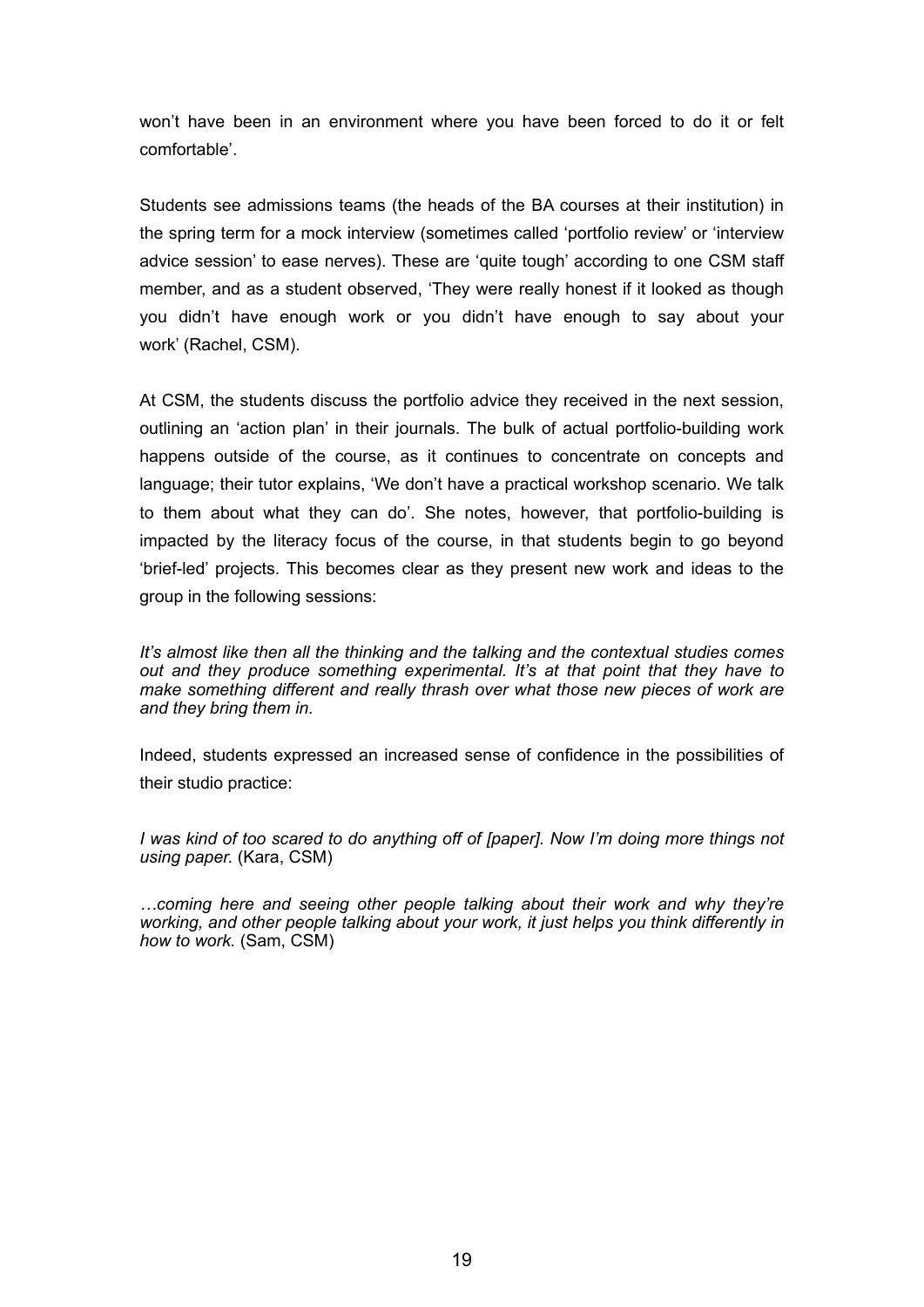

*You can take it as far as you want. No boundaries*. (Matt, HCA)

Ultimately this has an impact on their interviews:

*They make new things that they are incredibly well-able to speak about in the interview. One of the interview questions is 'show me something new you've done recently'. We let the students know that's the cue for the students to talk about what they want to talk about. They're in charge.* (CSM tutor)

Students noticed their **confidence** increase due to the interview preparation:

*I think if I had not taken part in the exercises here, I would have been really nervous. Just getting into the building alone makes you nervous.* (Sam, CSM)

*They prepare you for all the techniques […] you do the pre-interview and then when you go to do the real interview you're more confident to talk about your work. You know how to present yourself. They teach you how to present yourself in the interview.* (Kara, CSM)

*I felt really prepared for the interview after the course, and some people had chosen not to go on the workshops on my ND and they were all worrying, and they didn't have – every Wednesday you were told, 'this is what they like' so I was really prepared, and the others on my course didn't have that [...] I think without the workshops, we would have felt so ill-prepared for the interview.* (Robin, CSM)

*Talking about your work is pretty easy.* (Matt, HCA)

Although students indicated that they felt better prepared than they would have without the Prep course, some challenges - and nervousness - remained. Matt, quoted above, went on to say, 'when it came to the questions I just felt stuck […] I was wracking my head'.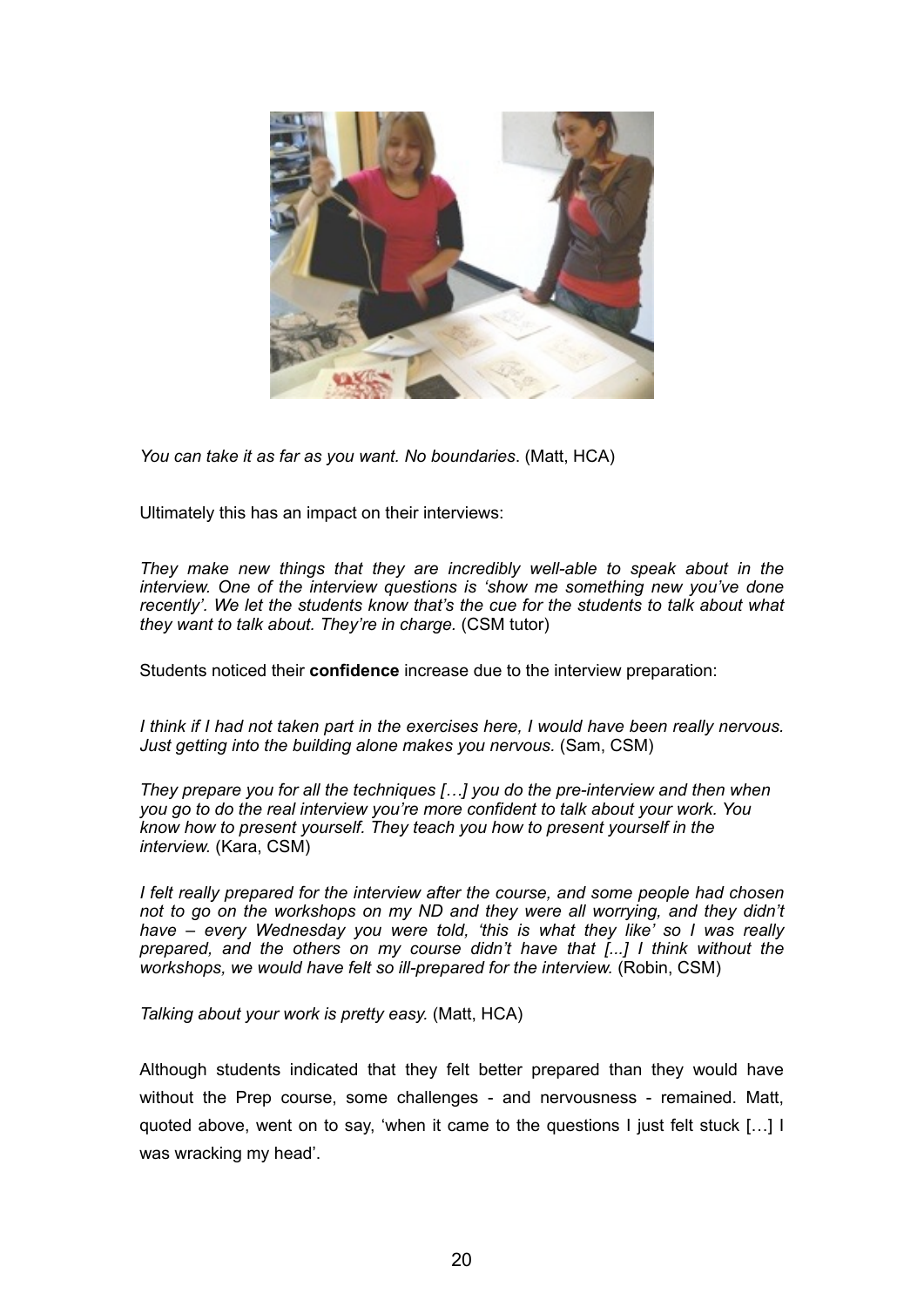Frequent discussions and presentations had a **social impact** on the group. For many, it was the first time they heard other students express themselves in this way. A couple of students from HCA, where the majority come from the same ND cohort, commented on a classmate who opened up when it came to talking about his work during the Prep course:

### *I never heard him talking before. I thought he was so shy that he wouldn't talk. When he's talking about art he goes on and on.*

For Eliza, this helped her to develop her own ideas 'because you hear everybody else's ideas on art. You don't really realise what other people think'. The sense of community that had developed among students at both institutions was evident in their ease with each other during the focus groups for this research. At HCA in particular, they frequently answered my questions for one another: 'I think Debbie, she got so like she's really confident from this course. I think she's gained the most from this course. Probably Debbie and Kate' (Clarissa, HCA).

#### **Research**

Researching other artists and subjects relevant to one's artwork is integral to the course and students are encouraged to '[identify] those areas that could be used as a cultural reference, not only including contemporary practice, but also practice that may lie outside the gallery circuit' (Hagger, 2007a). This offers students a broadened view of art and design in line with an HE understanding of the subject. For one CSM student, the course illuminated 'how much more I needed to know'. And Eliza (HCA) said, 'It helped me not to be so narrow-minded about everything. It puts it in a broader context'.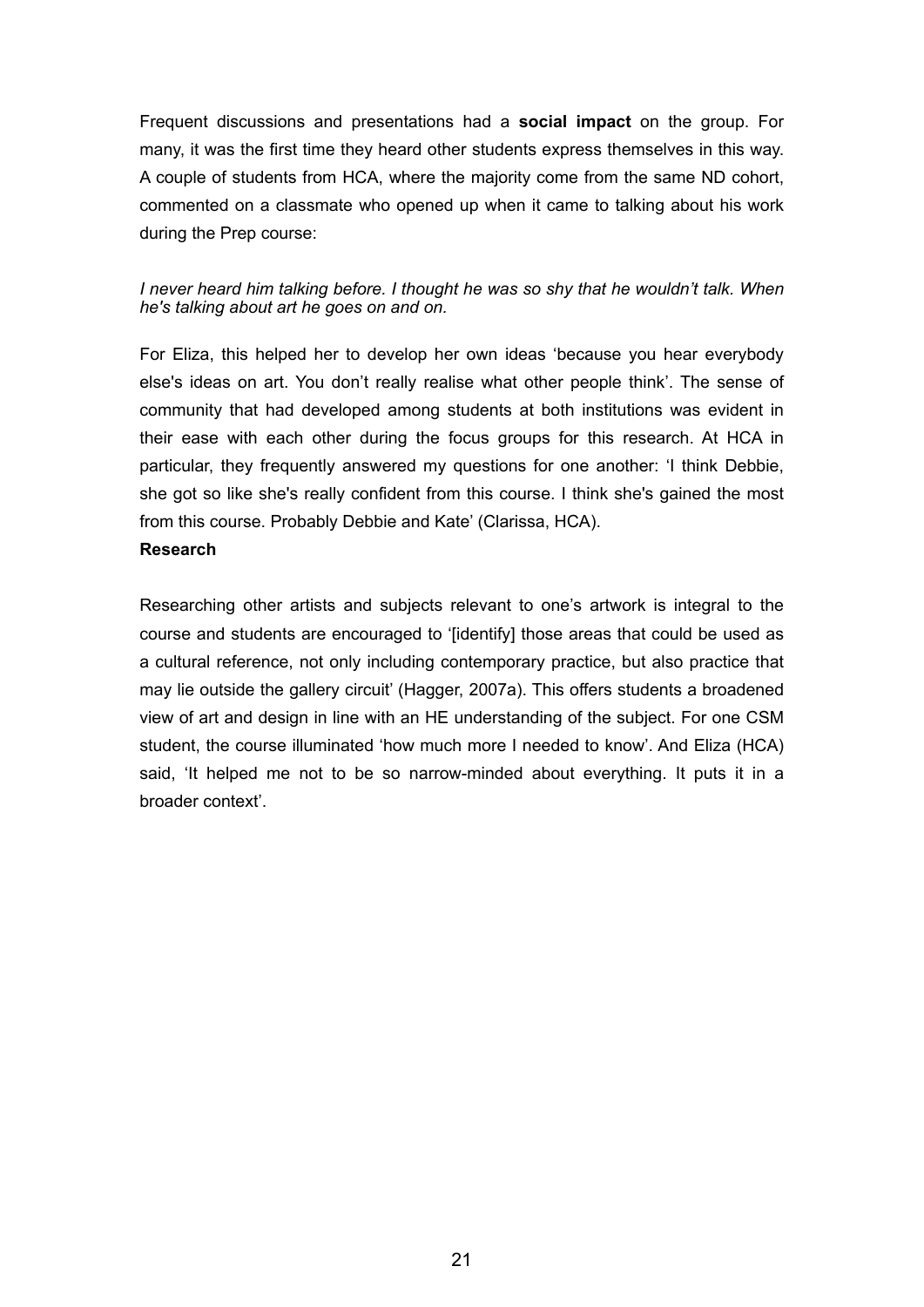

At both colleges, students are introduced early on to the **visual diary** (also called a 'reflective journal' at CSM), a sketchbook that includes notes on ideas and research. These are used to foster independent thinking and research and serve as a crucial platform for evidencing work. At CSM, it's integral to the first session of the weekly meetings when students learn methods of identifying exhibitions using *Time Out*. Each student chooses an exhibition to visit on their own, and conducts some research around it in the library, taking notes in their journal. Several weeks later they give a 10 minute presentation on their visit to the rest of the group, followed by a group discussion of all the presentations. There is a also group trip to the Tate Britain in which the students attend a guided tour and are expected to make notes in their journals throughout.

Visiting **exhibitions** is a form of artistic research vital to contextualising one's practice critically and historically. The exhibition element of the course is a point of contrast between the two institutions for the simple reason that HCA's rural location means attending exhibitions is far more complicated. At CSM, students are expected to visit exhibitions independently, increasing their 'feelings of entitlement to London's rich art resources' (Harley, 2008). At HCA, one full day of the week-long programme is devoted to visiting a gallery. The journey is preparation and cost intensive for the course, but noted as a valuable experience:

*I found it interesting. When I went to galleries before I'd walk around and just look at them. But then I went with the bridging course you took time to look through.* (Eliza, HCA)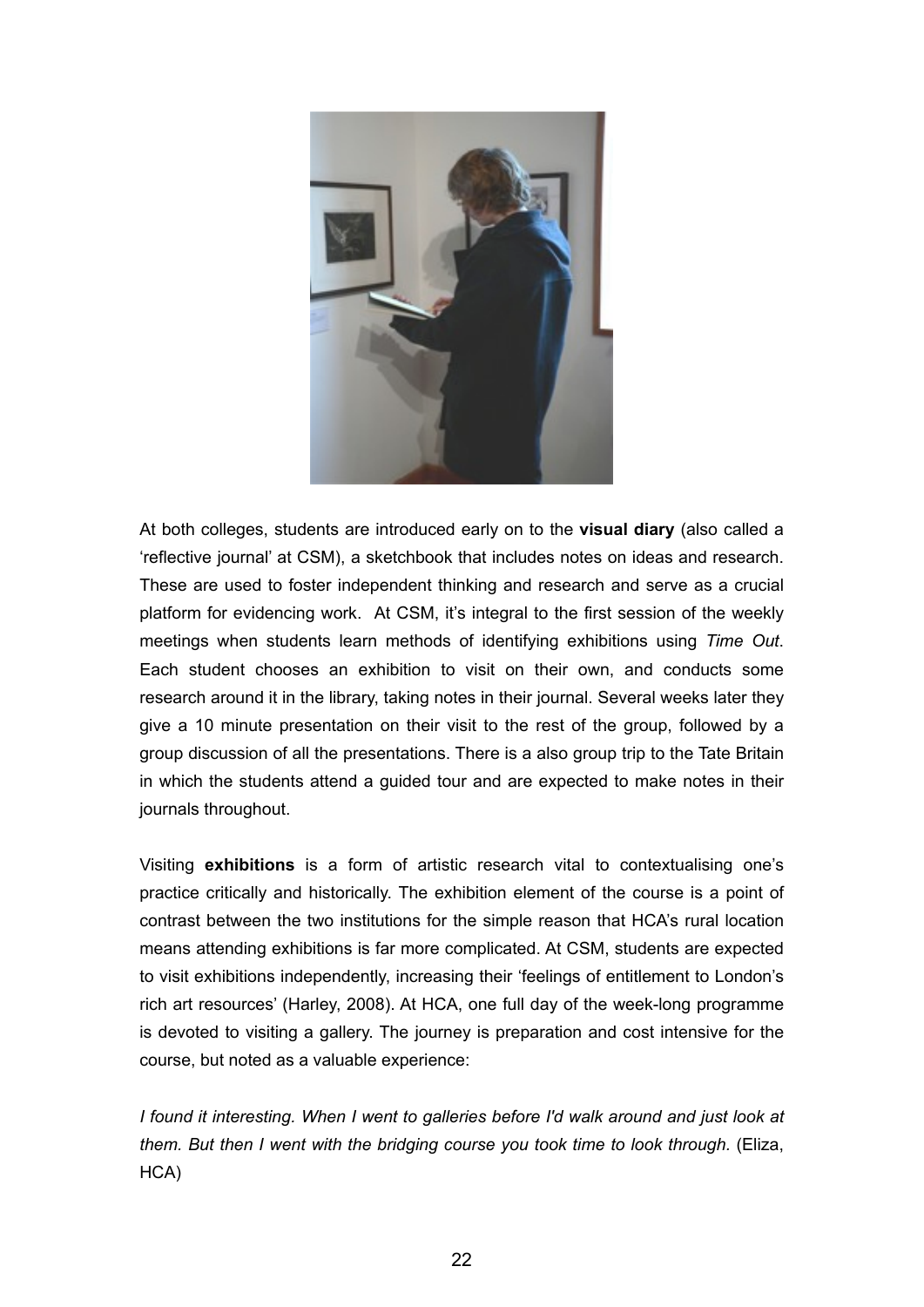

As part of an introduction to critical evaluative skills, students choose three objects/ images/concepts that interest them in the gallery to draw in their journals. Because the students attend together, it provides an opportunity for group discussion in the gallery and in the session at HCA the next day when the students present their personal responses.

### **The writing workshops at CSM**

Spoken rather than written articulation is emphasised throughout much of the course, but at CSM there is a writing workshop for students who have been offered a place. It runs just before the beginning of the students' first term of their degree. The first session involves a collaborative exercise in critical writing, after which the students write a mini-essay on their own that they bring back for a final session. One student said that although she had written essays before, 'It was different because it was at a higher level of analysis' (Tamiko, CSM), and Robin cited the writing workshop in particular as preparing her for the transition to HE.

#### **3.1.2. Familiarity with HE**

*It's a big step from ND to doing the BA, and to have [the Prep] course in the middle shows you what's to be expected. It helps a lot.* (Eliza, HCA)

A key issue flagged in *The Art of Smooth Transition* was students' adjustment to the HE culture and environment (Hagger and Scopa, 2007). Many Prep students are the first in their family to attend HE, so they might not be as privy to its culture and system as the 'traditional' HE student might be. Many elements of the Prep course's curriculum and pedagogy listed in the previous section prepare students for the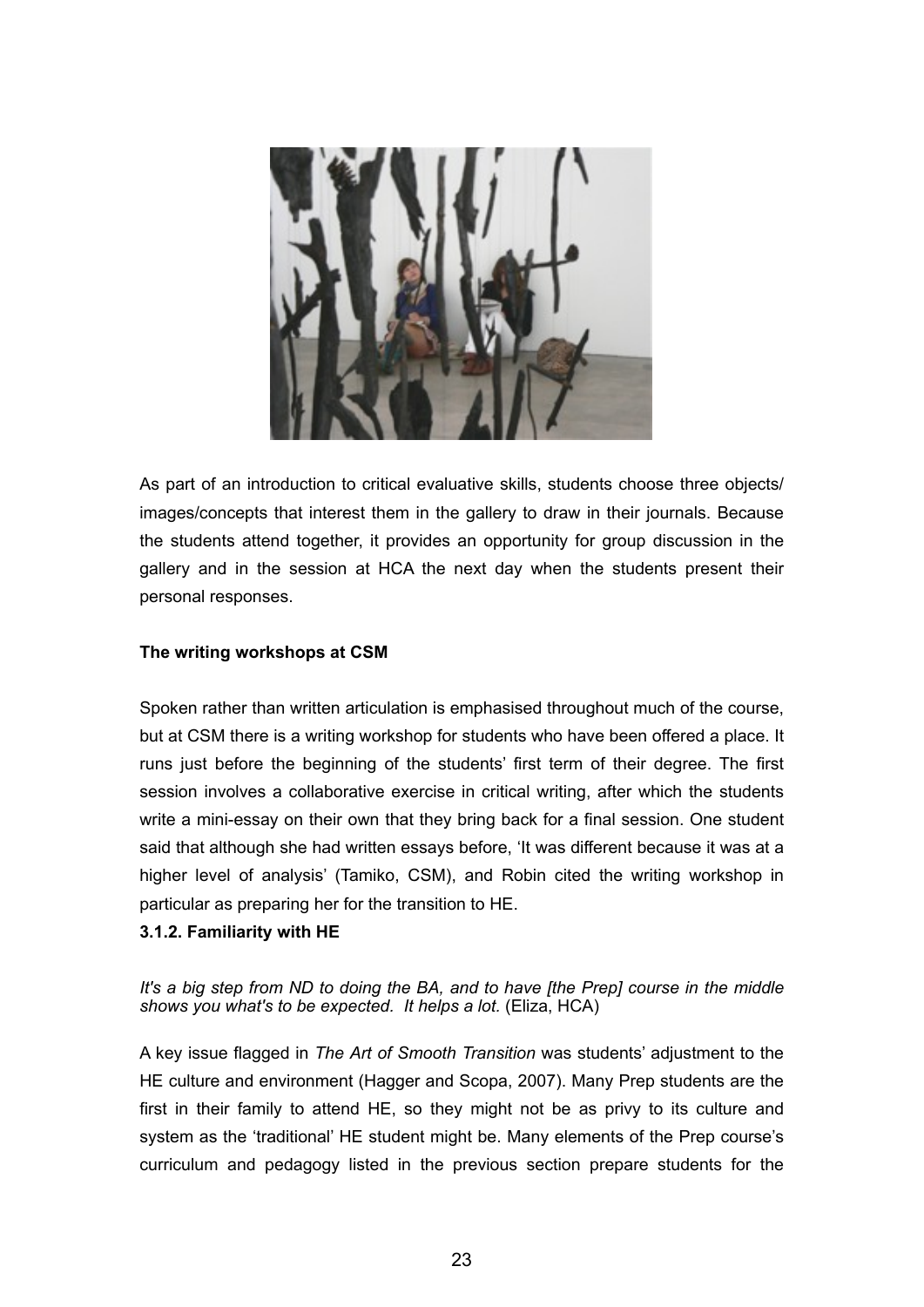demands and teaching methods of HE. This section covers additional aspects of the course that provide students with the cultural capital necessary for navigating the terrain of HAE.



#### **Environment**

The entire CSM course takes place at the same site as the college's HE courses. A benefit of this is that the cohort see work of BA students immediately because the summer school begins with a tour of the degree shows. But it was the opportunity to become familiar with the **physical building** itself that students saw as a particular advantage when they progressed:

*I knew where I am going to be if I got a place. […] where the student financial is, where the student union is, where you can find jobs [...] I think we are more ahead than everyone else over here because we don't even have to ask where the place is.*  (Kara, CSM)

Recent research suggests that even in dual sector institutions (like HCA), splits persist between FE and HE cultures (Bathmaker and Thomas, 2009). At HCA, FE and HE are located at different sites, so ND students are not likely to be familiar with the college's HE Centre. While the weekly sessions are in the same building as the ND, the week-long programme takes place at the HE Centre in October when the Prep students can work alongside BA students; 'they're away, they feel like it's an adventure. It's a different building, environment, and they also see bits of work the grown-up students do' (HCA ND tutor). Additionally, the group visits third-year fine art studios. This also provides the college with an opportunity to recruit for its relatively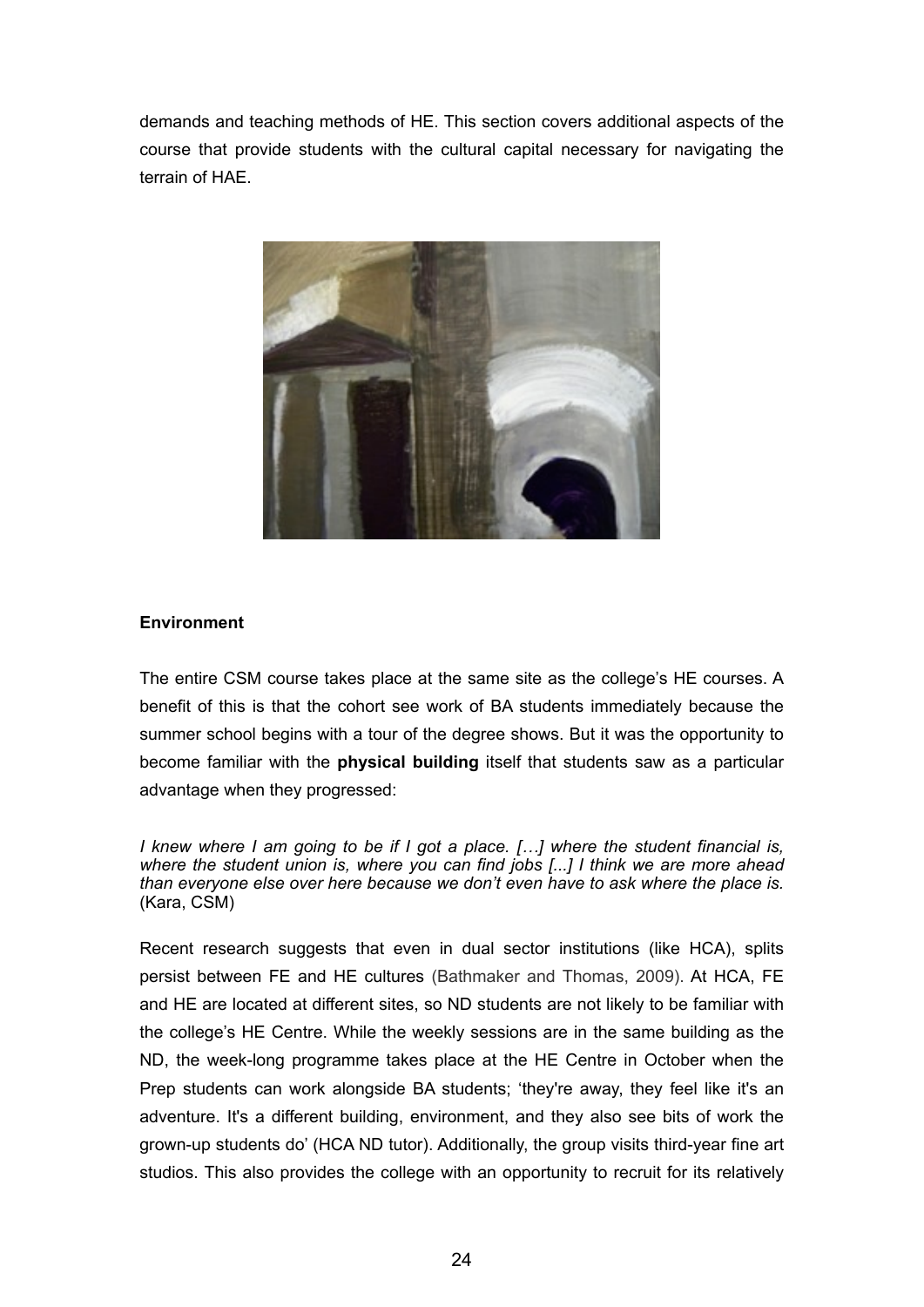new HE courses. Indeed, more students are progressing internally from the most recent run than from the first year of the course.

Both courses involve **HE staff**, to varying degrees, in order to expose students to HE teaching styles. Moreover, on a day-to-day level, once students progress, it helps to see a familiar face. One student felt prepared for the BA because 'you got to meet the course tutors, and they kind of knew us as well'.

CSM's Prep course tutors also teach across the BA Fine Art, and while the HCA course tutors do not teach in HE, the students hear presentations from HCA degree course tutors, who are also invited to the final exhibition of student work that closes the week-long programme. Additionally, mock interviews at both institutions are with internal HE staff, which, a tutor commented, 'feels like they're getting someone they don't know but it's not so scary because they're not getting someone from outside'.

The CSM course employs **student ambassadors**, current degree course students who are there to 'help the new students feel comfortable'. They are recommended by course directors and are usually NALN students themselves. The Prep tutor explains, 'They might share their experience [...] there's the hope that they speak the language of the students. They've got the experience that they've been through already'. A form of peer-learning, the student ambassadors help the Prep students conduct research, photocopying relevant images for them in the library and giving input as the students paint during the summer school.

**Advice** on the practical considerations of progression (particularly financial worries, a well-established barrier) helped students prepare for the transition to HE. CSM runs an advice day in May which provides students with crucial information on their student loan and available support, and introduces them to student life. Students from the pilot year reported that the advice they received about funding was 'invaluable' (Hagger and Scopa, 2007: 10). Some HCA students spoke of more informal help. When asked whether he sought financial advice, Andy remarked, 'You can go and talk to [the tutors] about anything. They're bound to know the answers'. Another student mentioned weekly advice sessions:

*We did little one-on-one tutorials. We did them at least once a week. I'd ask them about the money side of things. I'm not particularly from the most wealthy family in the world. It was one of my biggest worries.* (Eliza, HCA)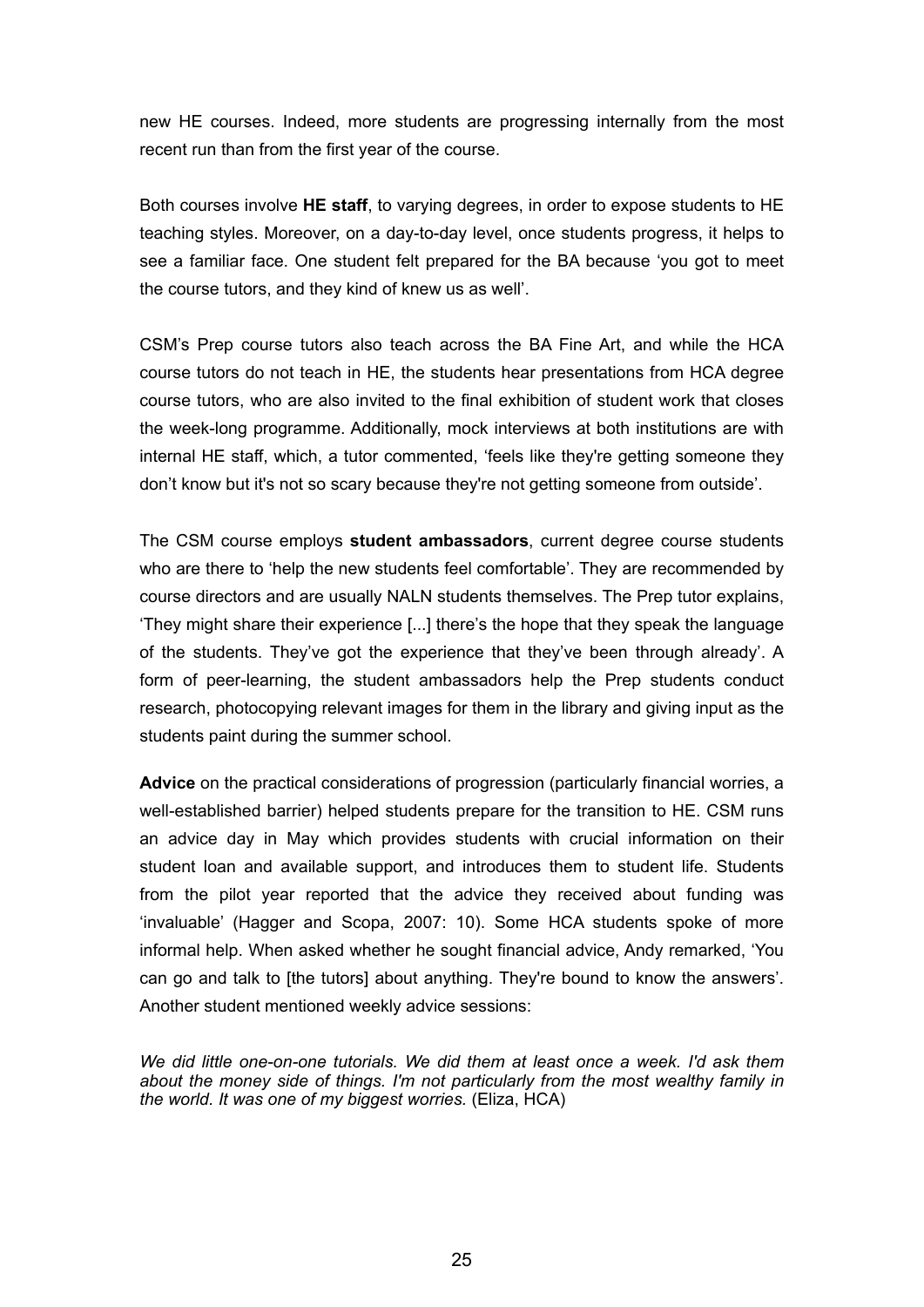### **Self direction**

Independent research is discussed in the Literacy section as contributing to HE level working skills. An additional skill, identified in *The Art of Smooth Transition* that the students may struggle with is **time management**, especially as many lead complicated lives outside of college. The course demands that they juggle the dual demands of their ND and the Prep course. A CSM tutor notes that this means, particularly as interviews approach in the Spring, that students must make more 'adult decisions' regarding time management:

*We talk about time management and stuff like that so they don't panic, so they can spend some time on their portfolio at home. A lot of them have jobs. A lot of them work in their parents' businesses [...] They're expected to pull their weight. Often there's no let up.*

Tutors spoke of striking a balance between nurturing students on a very individual level, and preparing them to be independent. A CSM tutor comments that while the course is intended to be less brief-led than the ND, 'we do really support them and keep on their case'.

At HCA the group is very small, allowing for much individual attention and a strong informal structure of **support**. The tutors also monitor the students, again, on an informal level, as the ND and lead Prep course tutor are in frequent communication and often discuss individual students:

*We try to look at each student...see where they're finding it too difficult. Get to them. Poke them a little bit [...] when you see that they're flagging, you give them a little individual tutorial, or if they're not understanding something, when you've got a small group of about 10, you can come back again and again.* (HCA Tutor)

Support at CSM is discussed in the next section as it is a major component of the NALN students' on-course experience.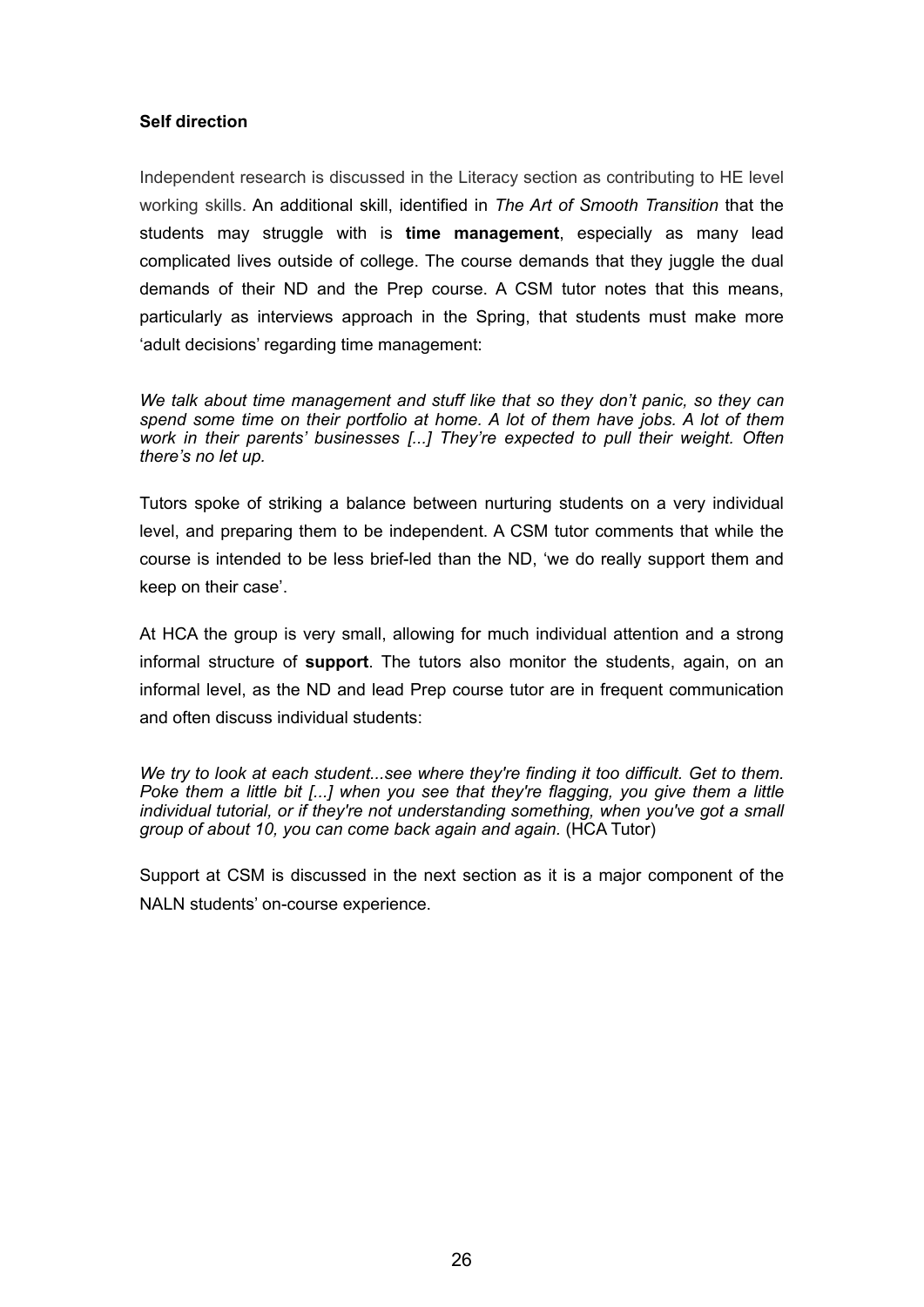

#### **Making the Transition**

Several students interviewed for this research had completed the Prep course in previous years and were now at some point in their degree. For some, the transition was not much of a shock, as a result of their Prep course experience:

*I think that's because I did the bridging and I was informed, and talked to some people who were like, oh I didn't know we had to do this much research or draw in this way.* (Eliza, HCA)

*It helped me show how I should work in college. You have to do some extra.* (Mary, CSM)

Whereas at HCA informal support is a strength, CSM's more formal structure of NALN student support at degree level has become key to improving the on-course performance of these students. Hagger and Scopa (2007) noted that students' use of available support was 'erratic' when the course was in its early stages (9). They recommended 'more active student support for dyslexia' and a 'closer tracking of student progress' (12). These recommendations have resulted in positive developments, which speak to the reflexive character of the course. Progression Manager Janey Hagger describes the monitoring that takes place:

*We have tutors on course looking out for them. Being able to monitor if there is a crisis happening because a lot of the students – they don't ask for help*.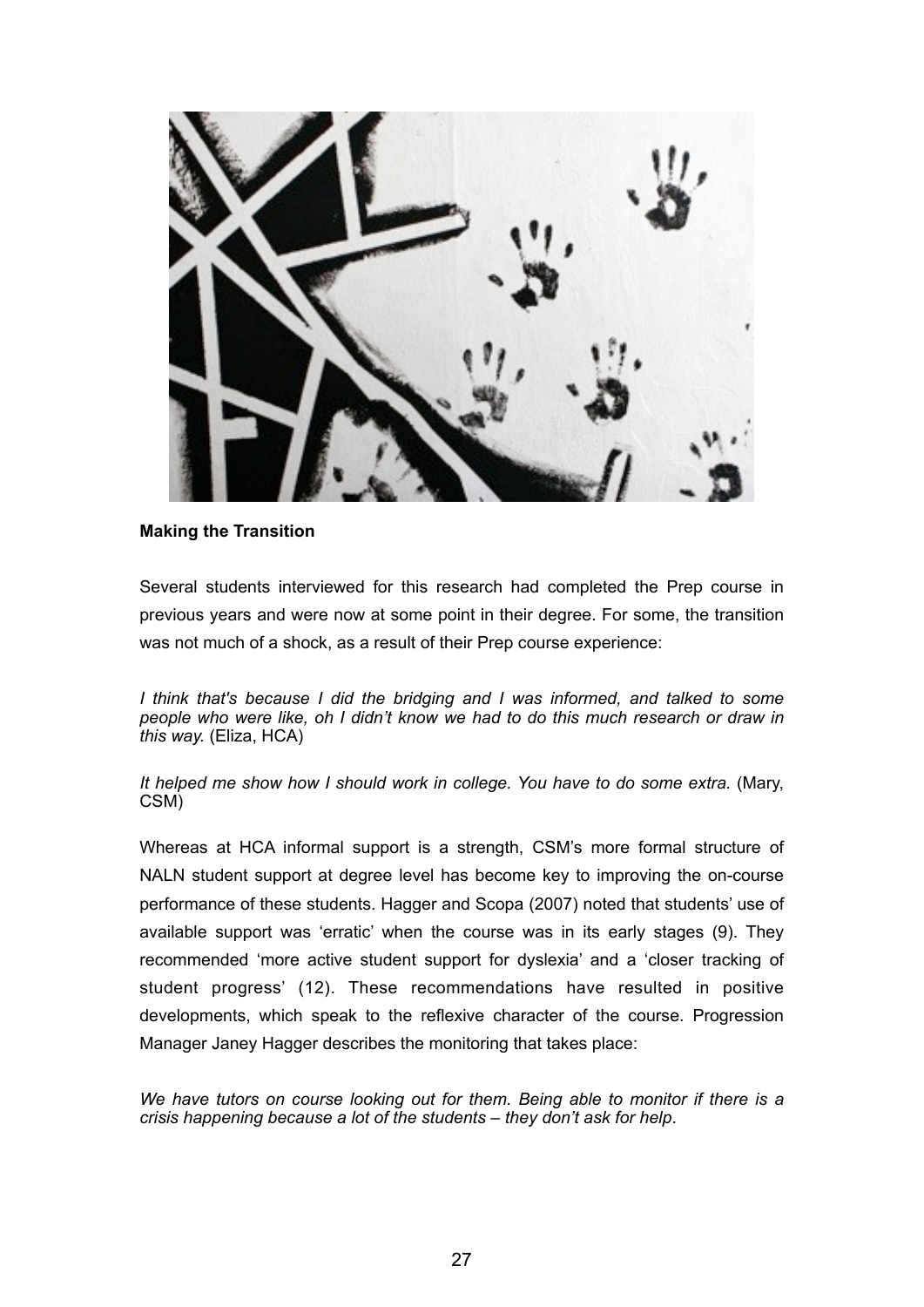Additionally, the introduction of a NALN learning support tutor has made an enormous impact over just two years: 'At the end of [2007/08], over 60% of the stage 1 NALN cohort were [at risk]. In June 2009, the figure is 39.6%' (Fahy, 2009). Several students interviewed remarked enthusiastically that the NALN support tutor was very helpful and easy to access. One student noted that the support provided her with a deeper knowledge of her dyslexia and exactly what kind of challenges may arise on the degree course so that they would not come as a bitter surprise: 'He made us understand why we're dyslexic […] was kind of telling me what you're going to expect, how many essays you get, so I knew already how much essay and how long the dissertation's going to take'. The lead Prep tutor described the learning support tutor as 'brilliant' and mentioned a 'BA FA second year student who goes and speaks to [the support tutor] practically every week'.



#### **3.1.3. Tutors**

This report would be incomplete without mention of the students' emphasis on the beneficial impact of their tutors on their experience of the Prep course. Individual attention from tutors was highlighted by Clarissa as building her **confidence**:

It's good to have someone who's really really positive about your work. That doesn't *often happen. [...] It gives you confidence. Having two teachers watching whilst you're drawing and just like because it's such a small group you get so much more support*.

Some mentioned the role of the tutors in easing the daunting experience of coming to CSM for the Prep course: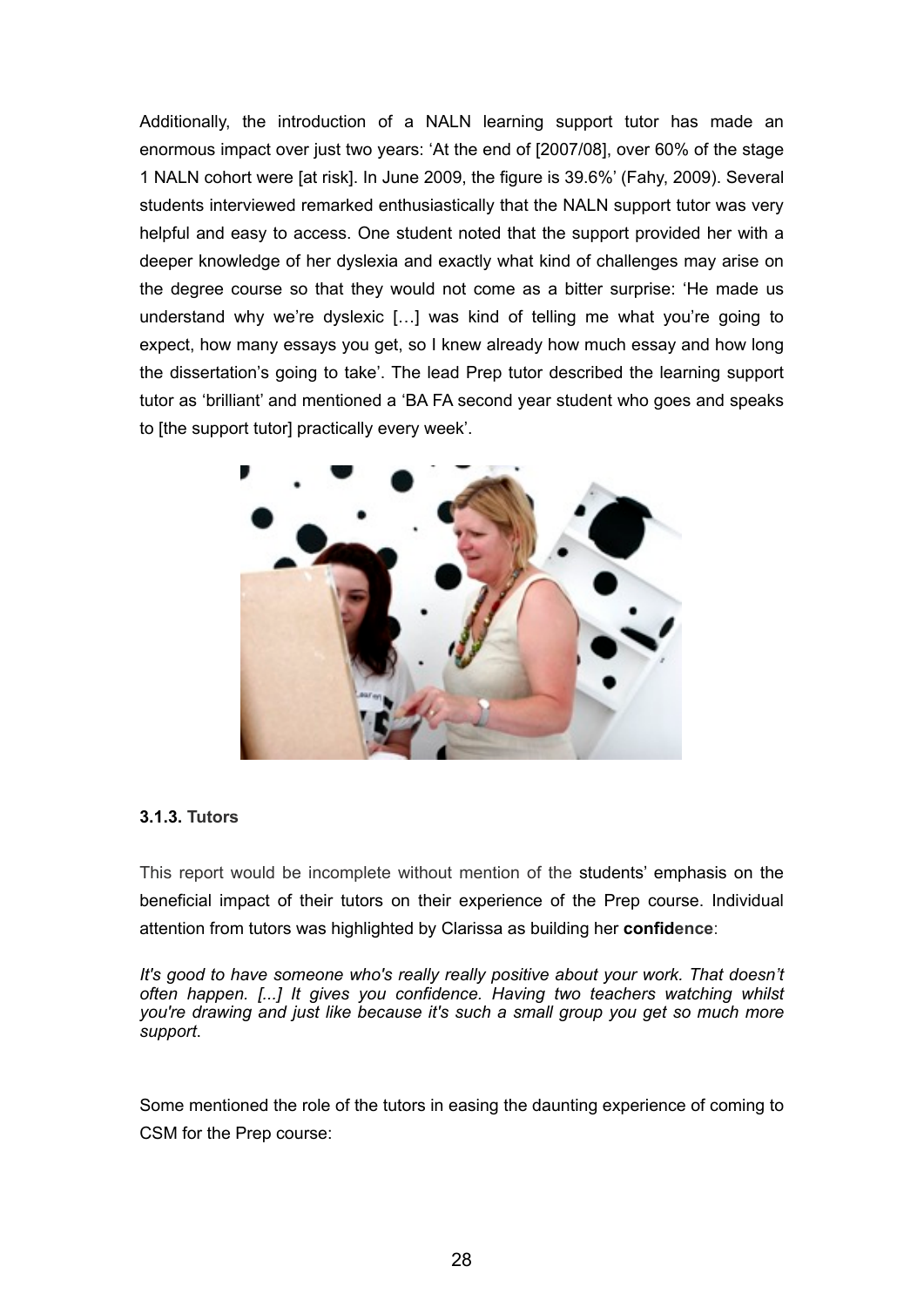*...for me it was a bit scary. But it was nice and the teachers were amazing so it was a good experience.* (Lila, CSM)

**Communication** between ND and Prep course tutors is vital to the success of the course because the Prep course runs simultaneously with the students' ND. In fact, the particular relationships between FE and HE inform much of the way the Prep course is run at each college.

CSM's Progresson Manager maintains a relationship with 15 partner FE colleges. Since they are located throughout London, she visits once a year and keeps in contact with a key tutor from each one primarily through email. She reflects on maintaining balance with the ND:

*We have to be careful and do have to communicate with their BTEC tutors about the work we do with them. Make sure we aren't compromising their current course. The most important thing is that they come out with a good BTEC*.

At HCA there are strong links between the ND and the Prep course, as they both run at the same site and their respective tutors maintain close contact. An ND tutor comments on working with the Prep course:

*I wouldn't have been happy doing it if I didn't have as much communication with [the Prep course tutors] about it. Our team works really closely, and really closely with the students. That communication is important. Having those links*.

Because of the way the Prep course is integrated with the ND at HCA, a lot of necessary communication happens around scheduling:

*...every week for 8 weeks we let them have every Monday afternoon to meet with [the Prep course tutors][...] I said we won't run any activities on Monday afternoon because these guys will be out of studio*.

A tutor from CSM also noted that further dialogue has been generated with FE tutors since they began sending written feedback to the colleges about how the students performed in their portfolio reviews.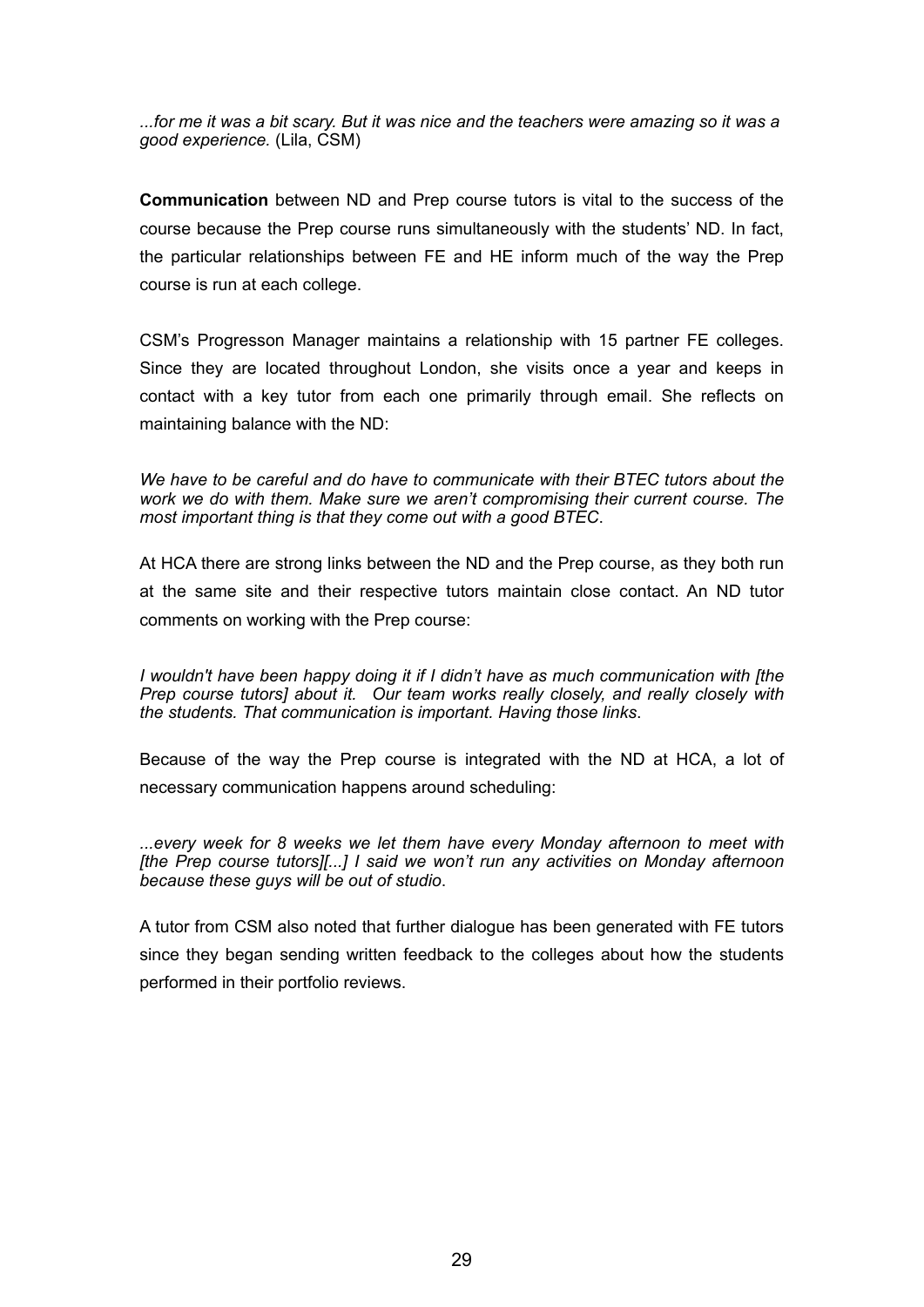#### **3.1.4. Student strengths**

In this section I turn the issue of curriculum and pedagogy around and focus on the Prep students' own strengths that they bring to the course - not to be discounted when considering the factors that contribute to successful progression. Some recent research identifies the coping strategies of non-traditional students in adjusting to and remaining in HE (Crozier et al., 2008; Harrison, 2006; Reay et al., 2007; Gorard et al., 2006). Any student who has gone through a programme of the intensity of this Prep course while simultaneously completing their ND must, by necessity, be **selfmotivated**. An HCA tutor enthused about the vigour and spirit of a group that is mostly '16, 17, 18, 19' years old: 'they're energetic, they're fun and interesting individuals'. And a CSM tutor remarked, 'A lot of them come with this **determination**'. She added that the course is a 'big commitment' made even more difficult because some of these students 'have quite complicated lives [...] Some are supporting their parents and quite often care for their siblings'. Staff also spoke of the unique perspective their students bring to the course, and by extension, the college:

*I think they're quite worldly. If I think of the ones that do well, they've all really gone through a lot to get where they are. They've gone through a lot to get their BTEC. There were some quite extraordinary personal stories.* (CSM tutor)



Their **personal experiences** were also identified as a strength when it comes to artmaking. As mentioned above, the students are encouraged to put themselves into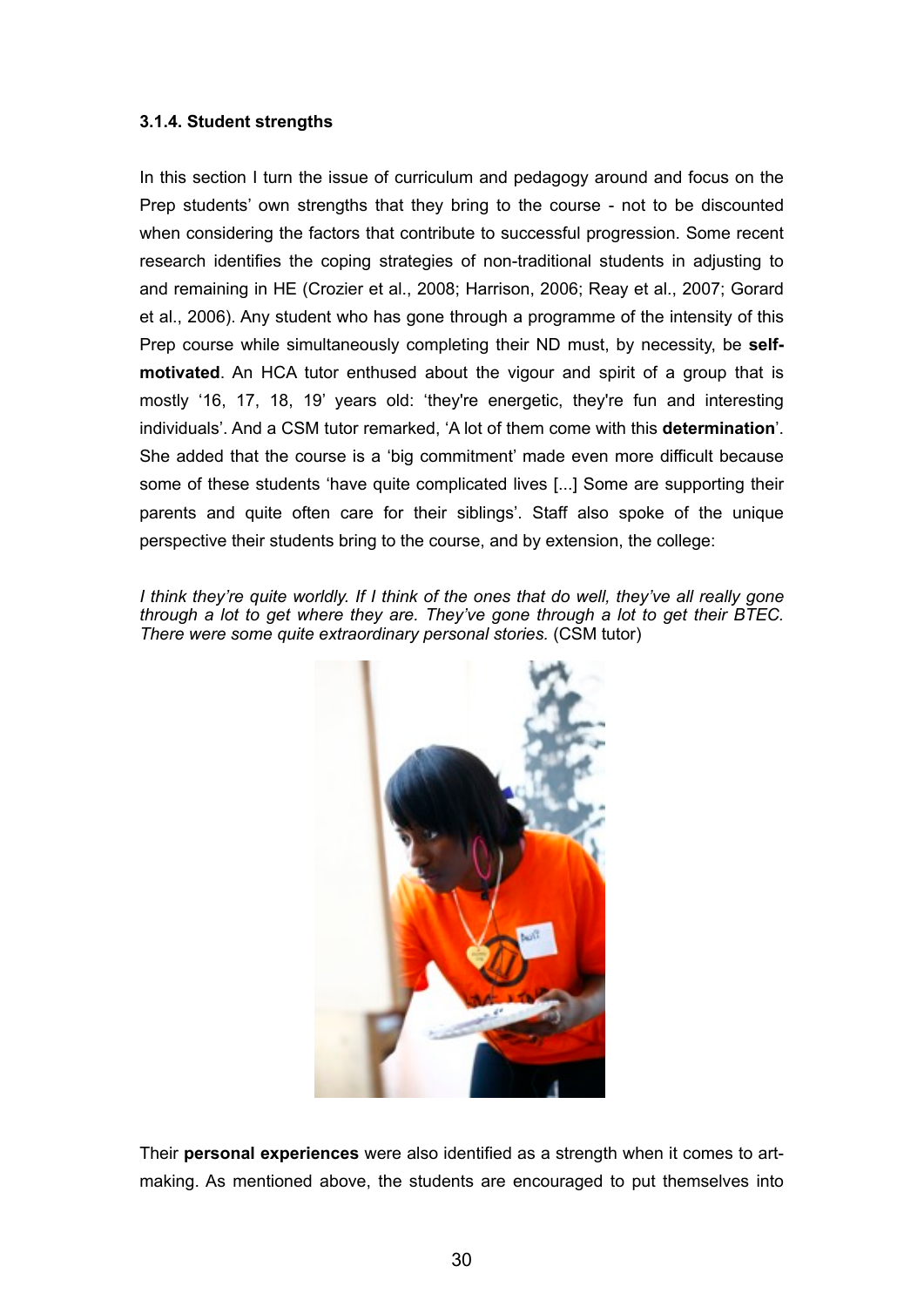their work. As one tutor mentioned, they tell the students 'don't leave yourself at home'. And it is those personalities that they bring to the college that not only helps them succeed academically and artistically, but provides a spirited contribution to the institution as well.

### **3.2 Challenges**

Different challenges were described by the staff at each college, and they ranged from course delivery to marketing and evaluation. As mentioned earlier, a CSM tutor pointed out the difficulty in 'negotiating difference' among students who have arrived from **diverse educational backgrounds**, but that this has impacted the teaching practice of the Prep course staff, even spurring them to reassess their teaching methods beyond their role on this course. She also mentioned that that one of the primary challenges of maintaining the reflexive view that all staff involved appear to have, is that it is difficult to *measure* some effects of the course, such as whether students are applying new language or critical skills. This was largely because of **attendance** issues. On a given day, she says,

*Some people wouldn't come. Some people would come who didn't know what was going on because they hadn't been there before. So it was really hard keeping track of what was actually happening*.

Due to the numerous commitments of these students inside and outside college, attendance can be a problem, but CSM's Progression Manager notes that the ones who stick around tend to succeed.

Another difficulty is that the Prep students' **portfolios** will not look like those coming from CSM's Foundation students, for instance, because their course is vocationallyfocused and less specialised. One staff member said that as a result, the Prep students 'manifest themselves' differently when it comes to application to HE. This may continue to become less of a challenge as institutions make positive leaps towards embracing progression work.

Another issue raised by staff at CSM is the difficulty in using **workshop space** because current degree courses, understandably, have priority.

Many challenges highlighted by HCA staff correspond to their **rural** location. One, mentioned earlier, is that nearby art galleries are scarce. The course leaders have responded to this by organising group excursions to the New Art Gallery, Walsall and Ikon gallery in Birmingham, both major regional galleries with an international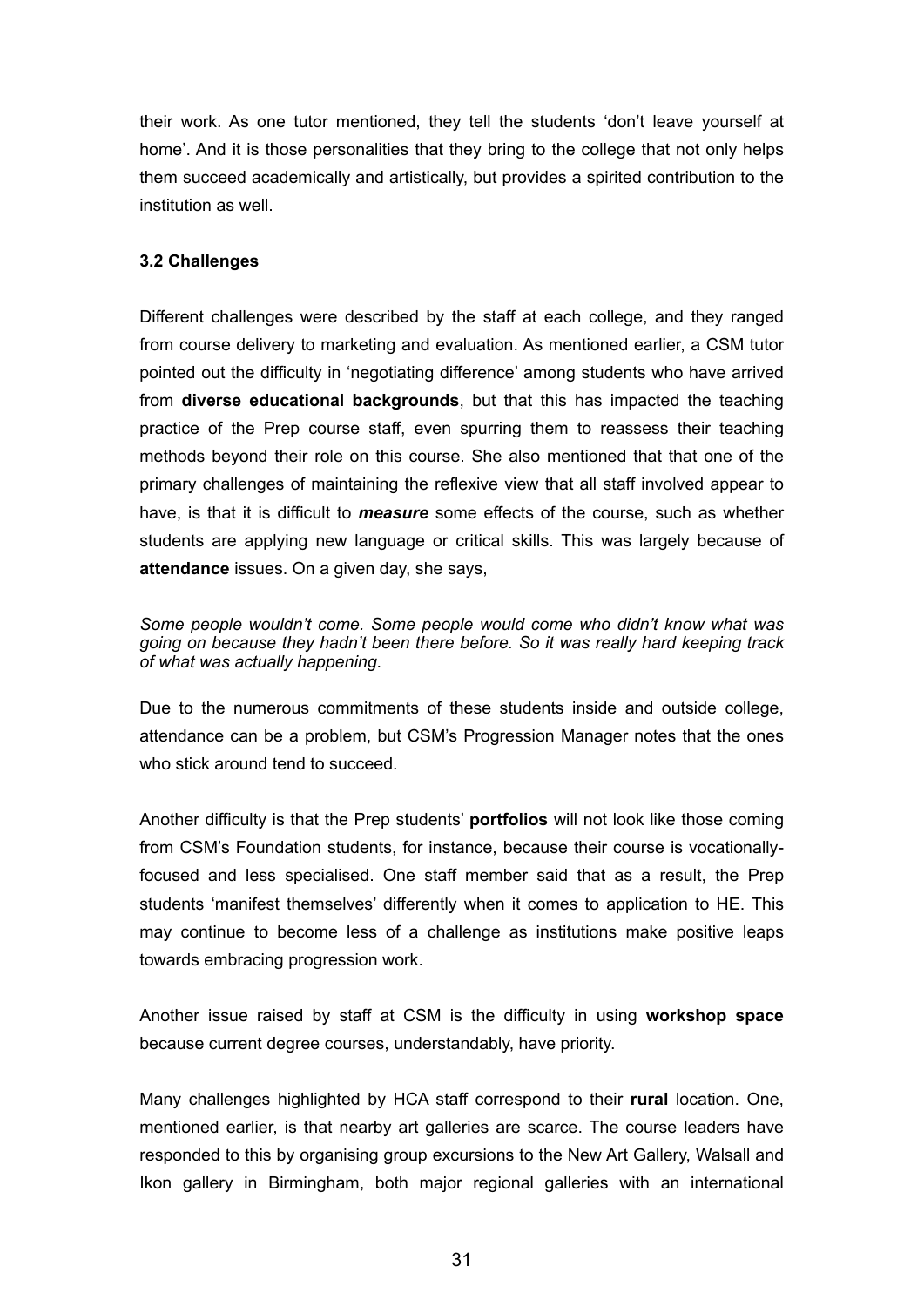outlook. Perhaps a more abiding challenge is that of marketing the Prep course to feeder colleges. At the moment, most students come from HCA's ND. **Recruitment** from farther afield is problematic:

*Often the [feeder FE college] tutors are very positive but then they've got to market it to their students and we are at a remove from that, and they say to us, 'We're not going to be able to get our students here everyday'. We didn't start until 10 in the morning. But to get them there would be almost impossible and that's a real shame*  [...] we have a real problem with transport and the students are living on a restricted *amount of money.* (HCA tutor)

She points out that this is a major point of comparison with CSM and that it would be 'nice for our ND students to see other students from a different environment'. On course feedback forms, students also expressed a desire for a larger cohort. But, as will be discussed in the next section, sometimes features of the institution that presented challenges were *drawn upon* for their beneficial potential. On the small size of the course, an HCA tutor comments,

*If you can see a student is going through a bit of a tough time or hitting a brick wall, that's the other thing about the [FE] tutors and us – we can talk to them, can have a chat, which is different from if our students were at other colleges. It's one way we can make almost more of a difference and make us a greater resource.*

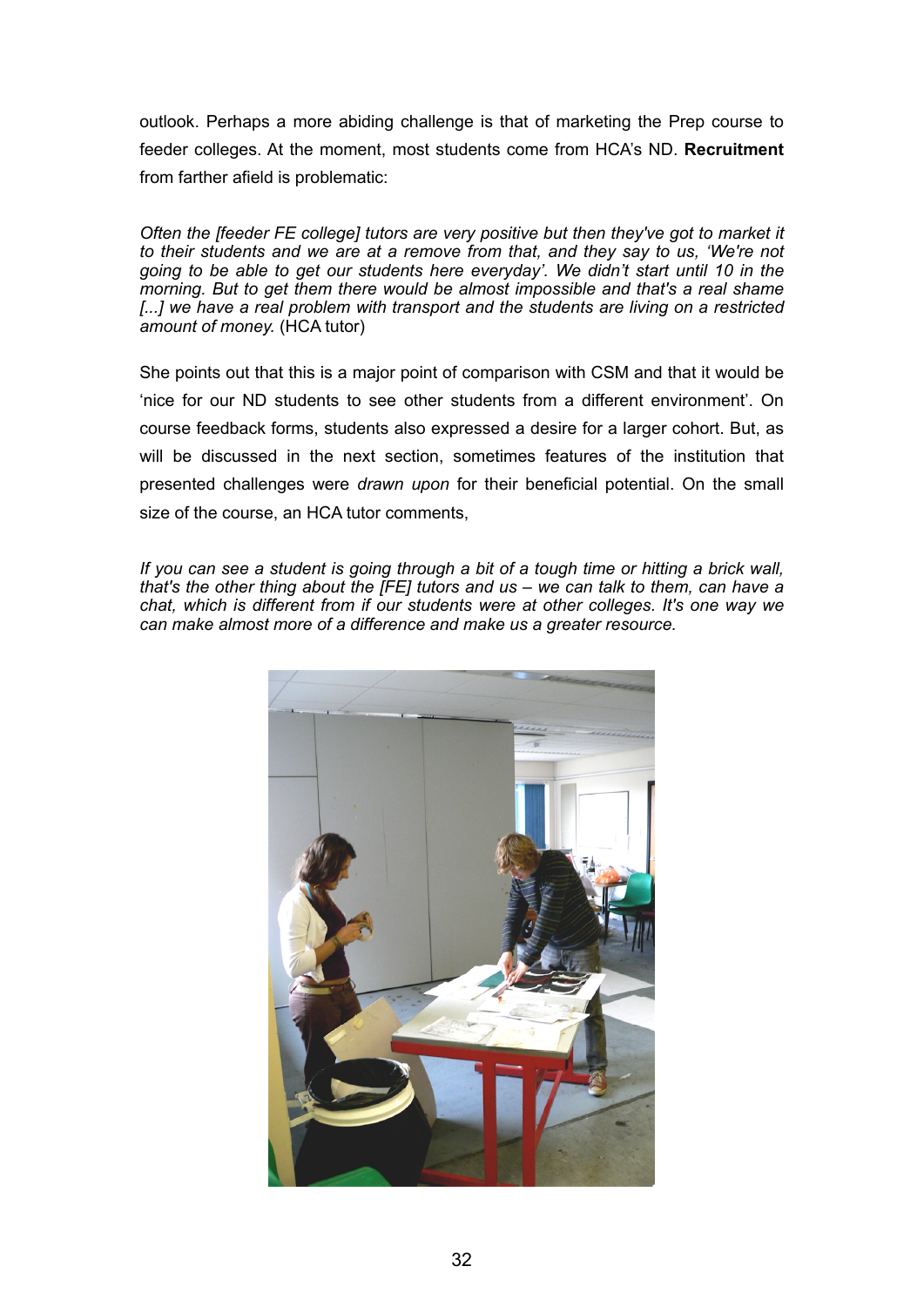A further challenge for both colleges is **sustaining** the course, which will be discussed in section 3.4.

### **3.3 Transferability**

Two primary strengths emerged in this research that aided the transferability of the course:

1) It is **reflexive**: staff constantly adapt the course in response to reports, research and their own observations on the ground. For example, effective developments in the area of student support followed *The Art of Smooth Transition* report (Hagger and Scopa, 2007). Another report noted that CSM admissions staff had expressed concern over the students' experience 'in the area of critical studies' (Hagger, 2007a). In response to the challenge of teaching critical and analytical skills, CSM's lead Prep course tutor is continually adapting the course. She described a new development she had in mind:

*I think this year when we get them to do a presentation we're going to have a student observer…they have to notice […] whether they address any concepts and ideas, whether they are able to apply the thinking around their activities on Facebook to something else.*

This is an example of the valuable reflection and adaptation that, as HCA's lead tutor remarked, 'happens while you're running it'. HCA has made these kinds of adaptations as well, in the timing of the week long course or the location of portfolio development tutorials, for example.

2) Each institution takes advantage of its particular characteristics (some which might even have been considered drawbacks), to adapt the course. The lead tutor from HCA's Prep course describes the process of developing it at her college:

*A lot of our changes were not in the material of the course, but in the challenges of running it in Hereford*.

The initial stage of course development at HCA involved long discussions with Janey Hagger and observation of the CSM course. In CSM's week-long programme HCA's tutor found a flexible model:

*what they did when they came to CSM – drawing and painting and printmaking – was a model that we could use. I'm a painter so one of the things I was recruited for was*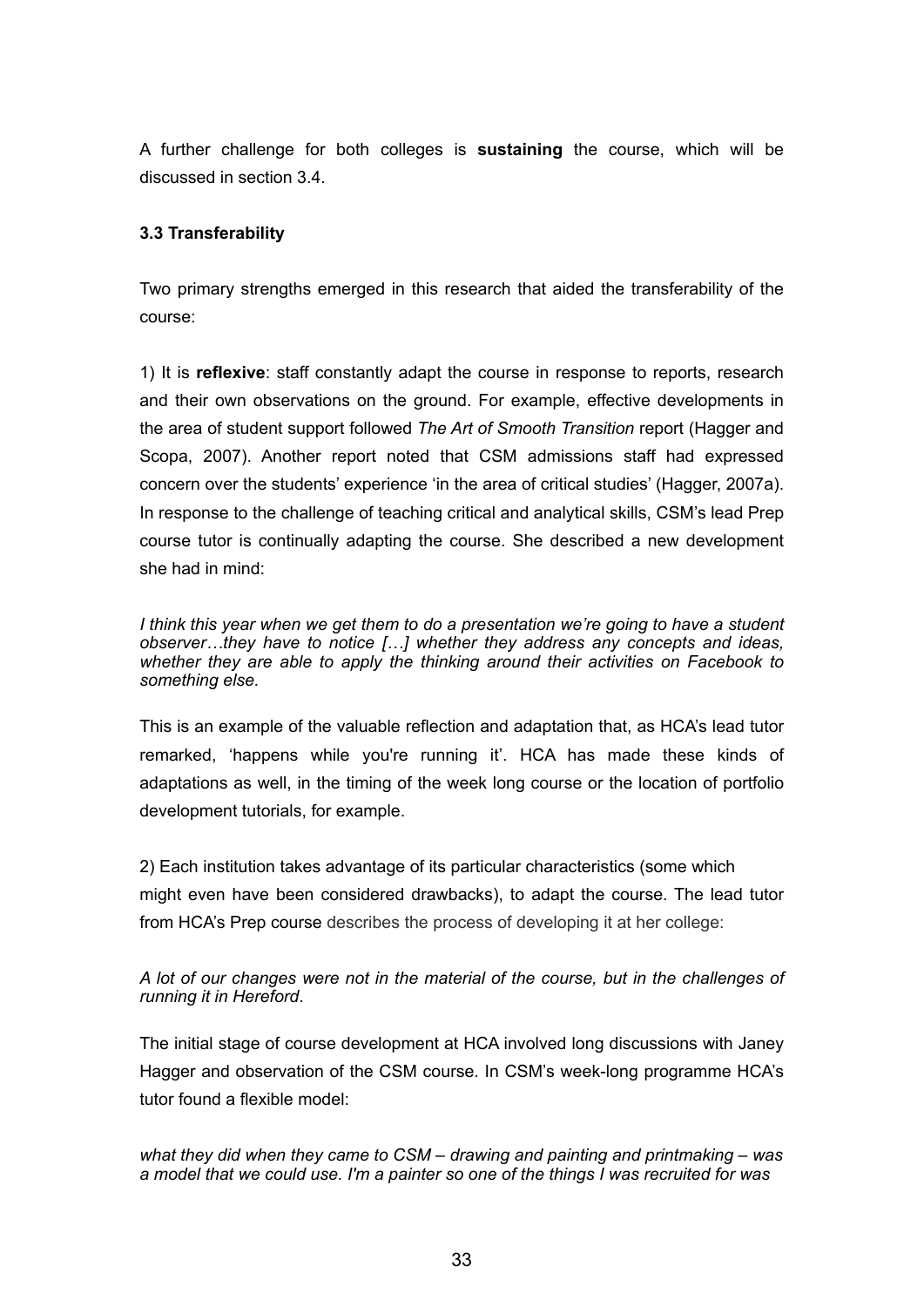*that was my strength [...] we're not painting the same things but we're painting and drawing.* 

Prep course staff at CSM and HCA have both taken advantage of existing strong relationships they have with other courses at their institutions. At HCA where ties with FE are particularly solid, the Prep course is strongly allied with the ND curriculum. It coincides with the 'visual recording' unit on the ND, and painting and printing work made during the week-long programme can count towards the students' ND grade for that unit, so that the students 'didn't feel like they missed out on a week of college or week of holiday' (HCA ND tutor). This is invaluable at HCA in terms of motivating students to participate in the Prep course.

CSM, on the other hand, takes advantage of strong links with Byam Shaw's Foundation course. They have begun to incorporate elements of the Foundation into the Prep course, which holds much promise in terms of further shrinking the gap between the experiences of the FE students and those entering HE through a 'traditional' route. These links are discussed further in the next section.

### **3.4 Sustainability**

The funding phase of NALN (2006-9) is ending and no new fresh streams of funding for the Prep course are imminent. Consequently the question now is: how to sustain the course without this support? Both institutions are looking at - and have even begun - integrating the Prep course into existing courses with which Prep course staff have ties at their respective institutions.

At CSM, the Prep course has already started to bring in elements of the Foundation Diploma (FAD), the course that comprises, along with A levels, the so-called 'Golden Route' into HAE. CSM is piloting the integration of Unit 6 of Foundation, a small 10 credit unit at Level Four, into the Prep course, 'further embedding the NALN workshop experience into the academic fabric of the College' (Hagger, 2009). Students will enroll onto the unit at the end of October, acquiring status as *official*  CSM students with full use of library and computer facilities. As an additional benefit, students will gain a certificate. This kind of certification might also serve as a 'qualitative mechanism' that helps to clarify to admissions tutors just what a student has achieved on the Prep course. Course fees will be waived and it will be funded by UAL's Widening Participation core funding.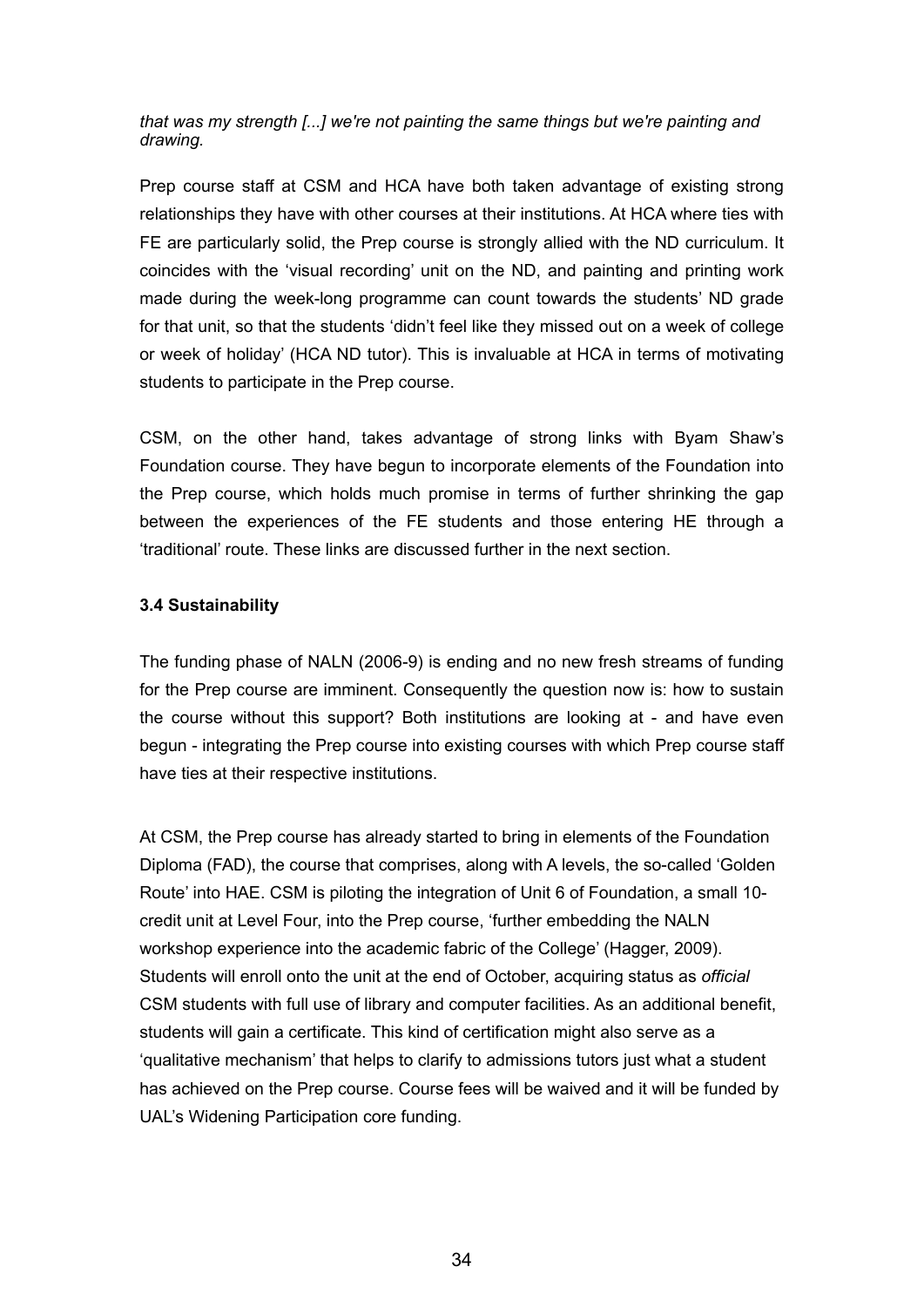

As a smaller institution with less core WP funding, HCA's Prep course leaders have also devised a creative response to the problem of sustainability. They aim to intensify already potent links with the ND by embedding the Prep course *into* the ND curriculum, offering it to all second-year ND students. This sustains the course in slightly different form; staff will be handling a larger cohort, for instance. However, plans so far maintain the course's basic structure. A week-long programme at the HE Centre (in November when HE is in session) is followed by 'a short programme of portfolio surgeries [...] where HE staff visit' (Vine, 2009). This integration will impact the ND, because during the week-long programme, first year ND students will be taught by second-year ND tutors, thus spreading the practice of bridging even further. It will cultivate links between FE and HE as well, because FE and HE staff are to collaborate on the new form of the Prep course.

When the Prep course is opened up like this, many of the benefits of the course, in terms of the relationships it fosters between FE and HE, and its institutional impact beyond Widening Participation programmes, will have the opportunity to blossom further. As one staff member remarked of the course, 'this could work for anybody'. And at least in the case of HCA's integration, more students will benefit from the course, although there may be a risk of losing some of the one-to-one dynamic they have enjoyed so far.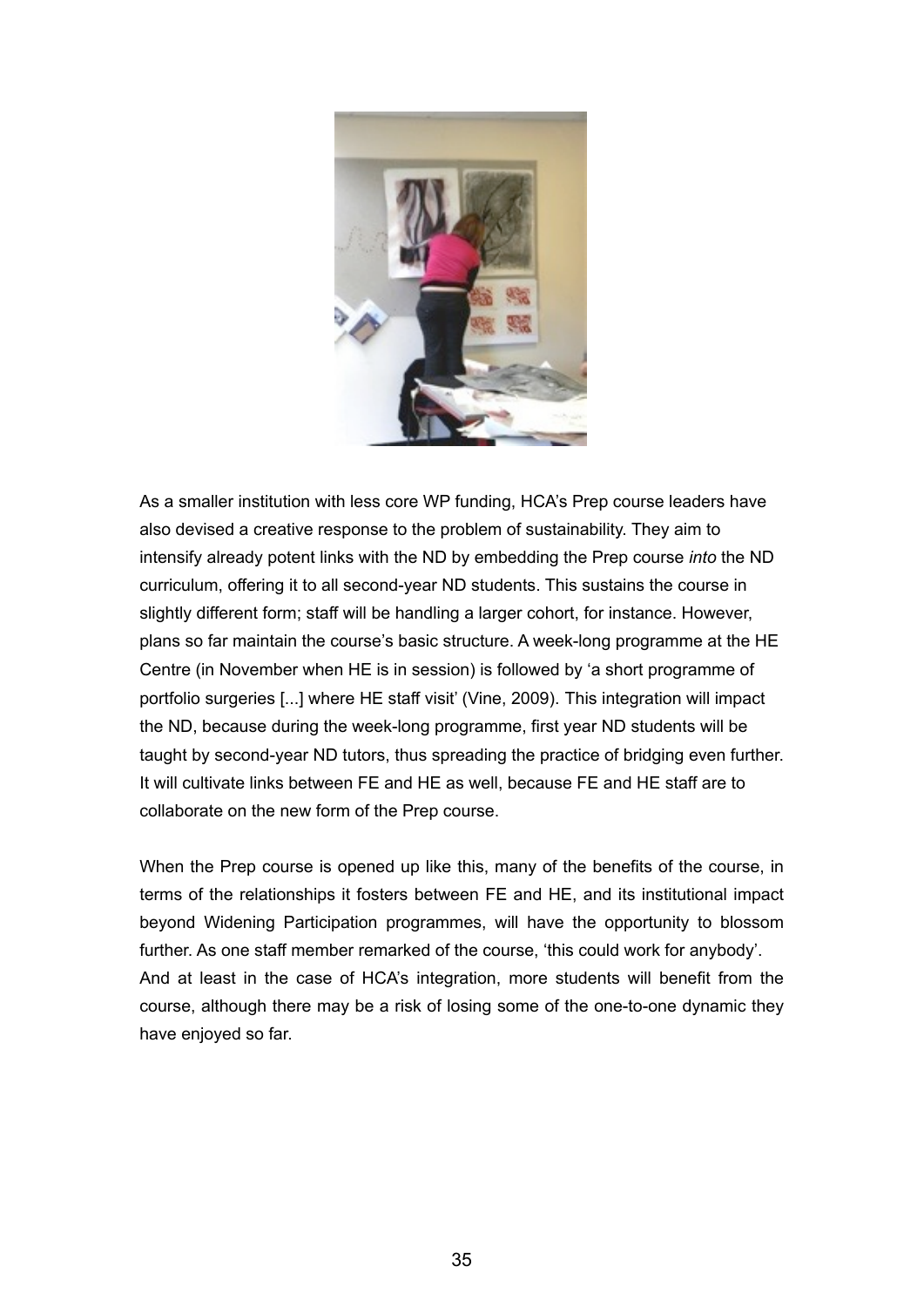

# **4. Conclusion**

The Higher Education Funding Council for England has for some time looked to FE to play a role in meeting widening participation targets in HE (HEFCE, 2003: 9), and aims to improve routes to HE for those who do not hold traditional qualifications (HEFCE, 2006). The consequences of a failure to embed this kind of change could be far-reaching. In light of their recent sombre findings on the current state of social mobility in the UK, an independent Panel on Fair Access to the Professions proclaimed in a report released this summer,

*We believe that the silos that divide vocational and higher education are an impediment to social mobility and must be swept away.* (Milburn, 2009)

The Prep for HE course responds to a critical need, and the findings of this research indicate that the loss of the Prep for HE course would represent a step backwards in efforts to widen participation in HAE. The students interviewed for this research indicated that their transition to HE was eased as a result of their experience on the Prep course, and it is this period of transition which is crucial in terms of retention later on (Smith, 2003). The progression of many Prep course students works to dispel the notion that non-traditional students are a 'risky investment' for an institution (Crozier et al, 2008: 1).

NALN's Prep for HE course addresses specific challenges non-traditional students have been reported to face in progressing from  $FE$  to  $HE^{14}$ . Its primary strength lies in the development of literacy skills. In retaining a high level of discourse and inviting

<span id="page-35-0"></span><sup>&</sup>lt;sup>14</sup> See Appendix 2.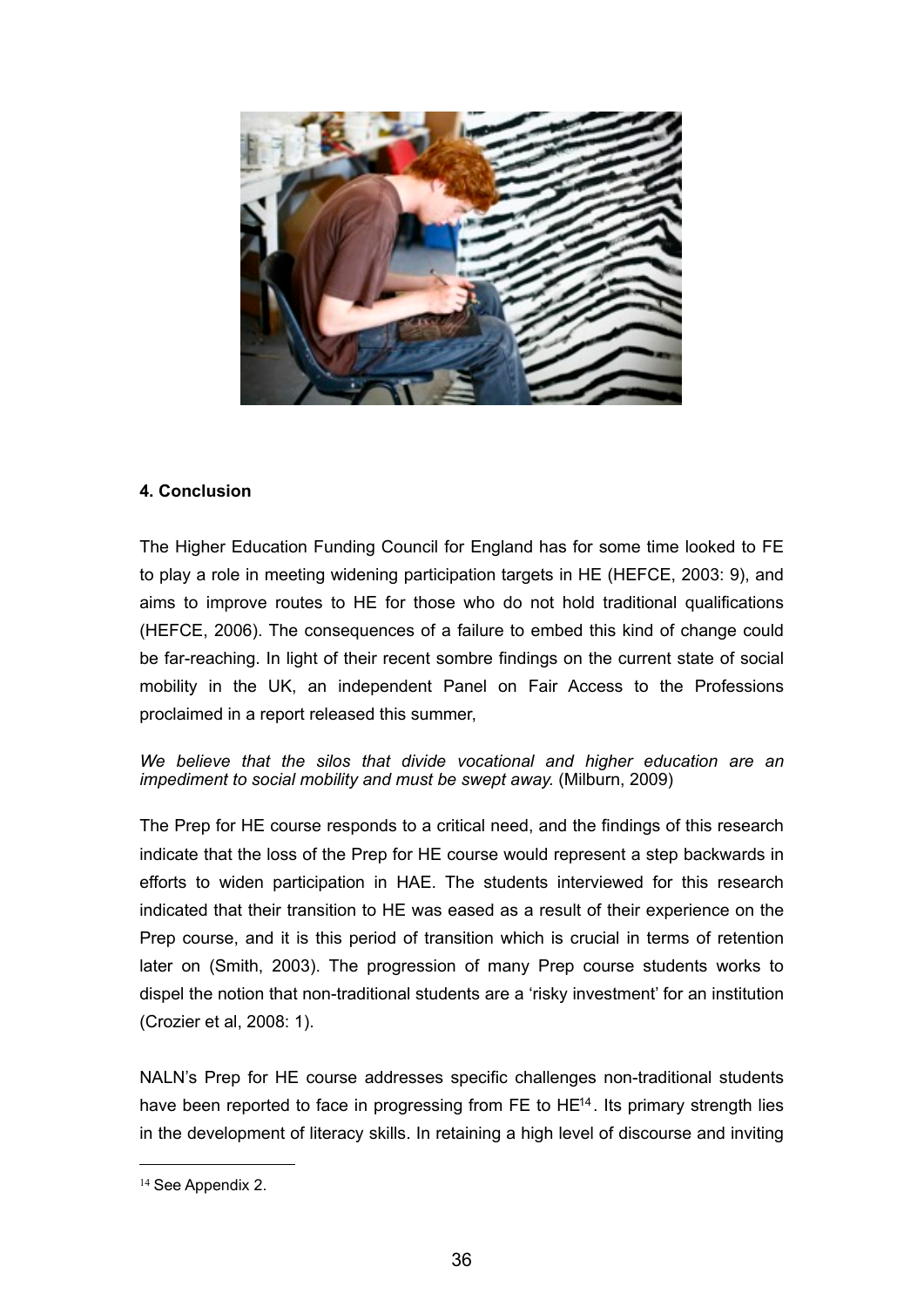students to make personal connections in the course of critical analysis, tutors (continue to) respond to the needs of their students and the realities of art college. This not only boosts student confidence (particularly at the interview stage), but forms a significant element of the independent learning and thinking skills fostered by the course that help to ease the transition to HE. The combination of this kind of rigour with pastoral care adds to the potency of its curriculum and pedagogy. Both institutions provide a level of support that aids the students in adjusting to HE culture and environment and accessing advice on issues such as loans.

Furthermore, the course leaders' and tutors' reflexive approach has enhanced the adaptability of the course to challenges and made possible its transfer from a large, internationally-renowned urban university to a smaller, rural college with a young HE provision. Both institutions effectively take advantage of strong relationships internally to enhance the course, and it may be this resourcefulness that ultimately impacts its ability to survive.



In addition to its responsiveness to the potential barriers to HE entry for FE students, the wider impact of the course within the college has been, as one staff member noted, to promote an attitude of 'let's look at ourselves as an institution'. Staff are exposed to a cohort more diverse in previous educational experience and socioeconomic background than students entering through the 'traditional' route to HAE. Staff must address challenges that frequently prepare them more thoroughly for teaching on the BA. A benefit of much work conducted under the widening participation remit, such as NALN's projects, is that it often pioneers developments that are useful much more broadly, and the Prep course is no exception.

Right now, as the Prep course undergoes changes in the interest of its sustainability, practitioners will be faced with maintaining a balance between extending the benefits of the provision and continuing to provide the extra support that has so far impacted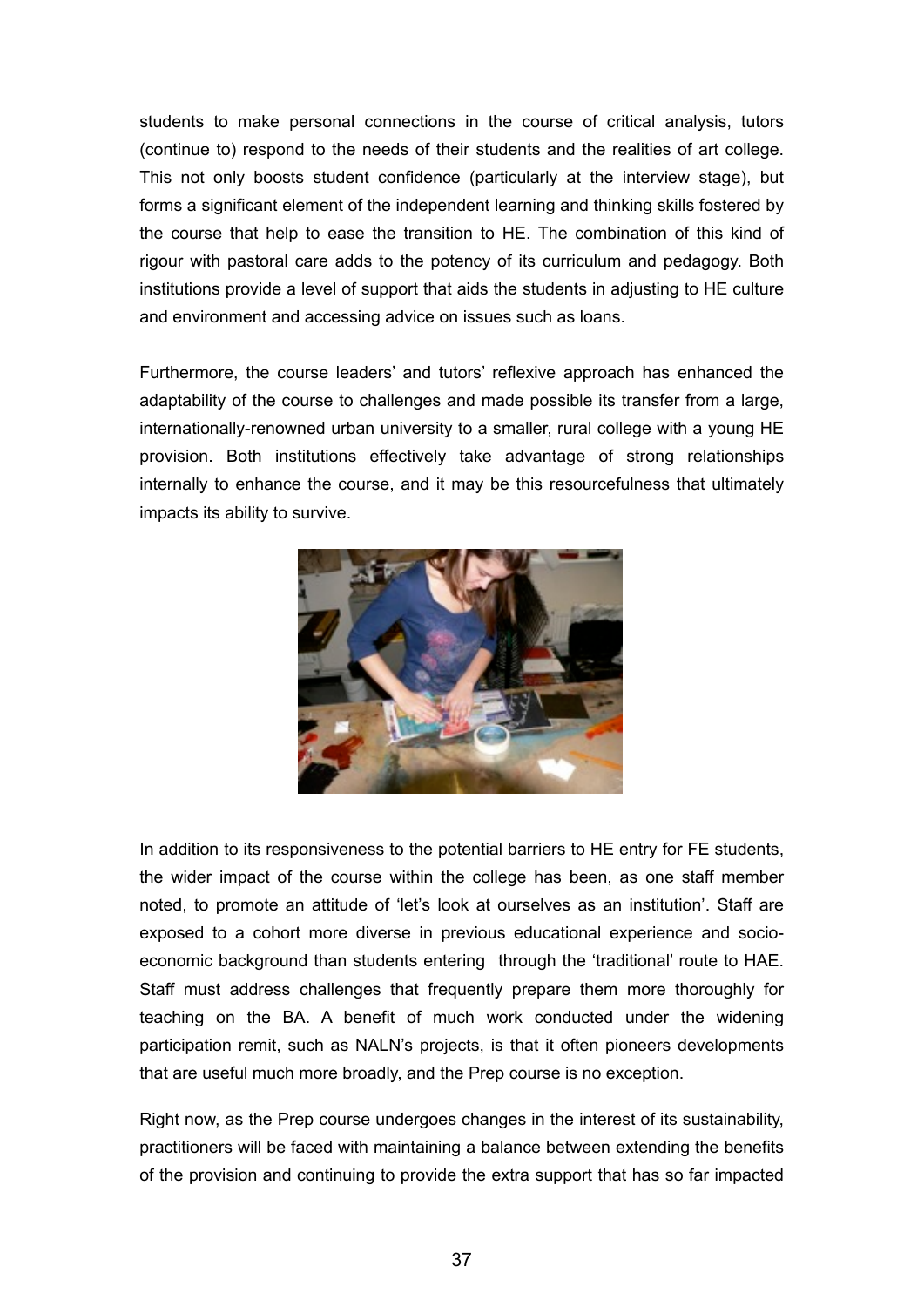the NALN students to an extent that is in many ways incalculable. I will close with some additional notes for the future of the course on the basis of this research, recommending that:

- the **pre-entry writing course** becomes integral to the Prep for HE course at any institution as part of its commitment to literacy development;
- high-quality **student support** continues (and student support and monitoring on a structured level where cohorts are large);
- the course is **publicised** widely, particularly so that HE staff are informed of the level of achievement reached by students who have completed the course;
- **critical reflection and flexibility** on the part of staff implementing the course so they might continue to respond to new challenges and changes within art and design education. It is also important to keep up a **dialogue** on the challenging aspects of teaching the course, such as the language component and the balance between fostering independence and providing support.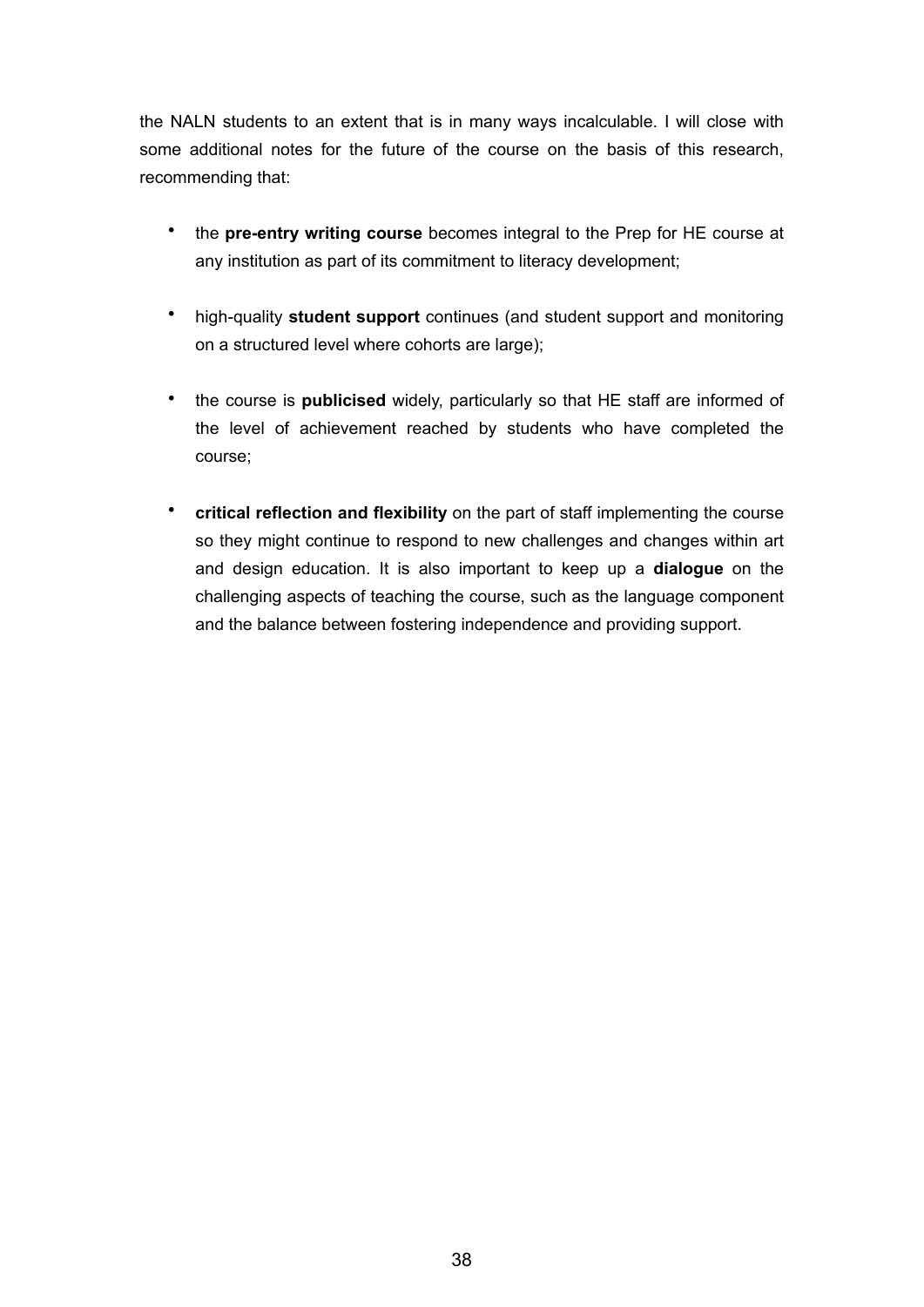#### **5. References**

Aronstam, D. (2009) *Bridging from Fda onto Honours degrees: a report on the practices of three NALN institutions*, London: UAL

Bathmaker, A. and Thomas, W. (2009) 'Positioning themselves: an exploration of the nature and meaning of transitions in the context of dual sector FE/HE institutions in England', *Journal of Further and Higher Education* 33(2), pp. 119 – 130

Bathmaker, A. (2006) 'Positioning themselves: Higher education transitions and 'dual sector' institutions: Exploring the nature and meaning of transitions in Fe/HE institutions in England', SRHE Annual Conference, Brighton, 12-14 December 2006

Central Saint Martins College of Art and Design (2008) *International*, viewed 30 April 2009, <http://www.csm.arts.ac.uk/csm-international.htm>, London: UAL

Crozier, G., Reay, D., Clayton, J., Colliander, L. and Grinstead, J. (2008) 'Different strokes for different folks: diverse students in diverse institutions' in *Research Papers in Education* 23(2), pp. 167-177

Fahy, G. (2009) *NALN Study support report 2009*, London: UAL

Gorard, S., Smith, E., May, H., Thomas, L., Adnett, N. and Slack, K. (2006) *Review of widening participation research: addressing the barriers to participation in higher education*, Bristol: HEFCE

Hagger, J. and Scopa, K. (2007) *The art of smooth transition: A qualitative study evaluating non-traditional students' experiences of the transition from further education to higher education art and design degree courses*, London: FACE

Hagger, J. (2007a) *Report on Pre Entry Pilot at Central St. Martins 2006/07*, London: UAL

Harley, C. (2008) *WP Pre-entry course*, London: UAL

Harrison, N. (2006) 'The impact of negative experiences, dissatisfaction and attachment on first year undergraduate withdrawal', *Journal of Further and Higher Education* 30(4), pp. 377-391

Hayward, G., et al. (2008) 'Teaching and Learning Research Briefing: Degrees of Success: Learners' transition from Vocational Education and Training to Higher Education', *Degrees of Success*, London: Teaching and Learning Research Programme**,** pp. 1-4

Higher Education Funding Council for England (HEFCE), (2008) *HEFCE Widening Participation and Fair Access Research Strategy, 2008 update*, Bristol: HEFCE

Higher Education Funding Council for England (HEFCE), (2007) *Pathways to higher education: BTEC courses*, Bristol: HEFCE

Higher Education Funding Council for England (HEFCE), (2006) *Widening Participation: A Review, Report to the Minister of State for Higher Education and Lifelong Learning by the Higher Education Funding Council for England*, Bristol: **HEFCE**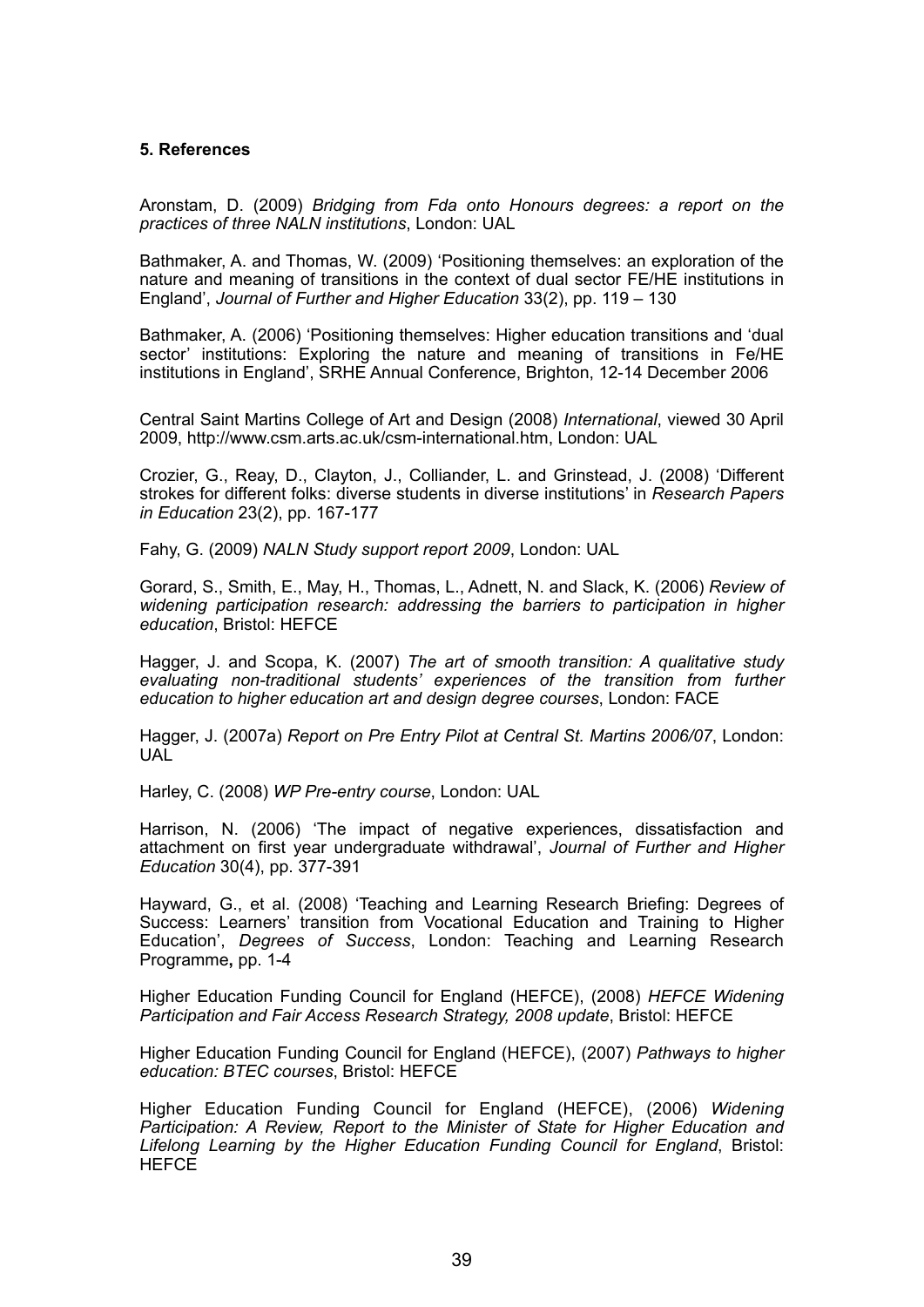Higher Education Funding Council for England (HEFCE), (2003) *Supporting Higher Education in Further Education Colleges: Policy, Practice and Prospects*, Bristol: **HEFCE** 

Hoelscher, M. and G. Hayward (2008) *'Degrees of Success' - Working Paper 3: Analysing access to HE for students with different educational backgrounds: preliminary descriptive results*, TLRP: London.

Hoelscher, M. et al. (2008) ['The transition from vocational education and training to](http://www.informaworld.com/smpp/content%7Edb=all%7Econtent=a793750374) [higher education: a successful pathway?'](http://www.informaworld.com/smpp/content%7Edb=all%7Econtent=a793750374) *Research Papers in Education* 23(2), pp.  $139 - 151$ 

Hudson, C. (2009) *Art from the heart: the perceptions of students from widening participation backgrounds of progression to and through HE Art and Design*, London: National Arts Learning Network

Hudson, C. (2006) *CHEAD/ACE research on widening participation in HE Art and Design: overview and ways forward*, London: Council for Higher Education in Art and **Design** 

Hudson, C. and Jamieson, J. (2006) *Widening participation in HE Art and Design. Part 4. Qualitative research report*, London: Council for Higher Education in Art and Design

Hudson, C. (2005) *Widening Participation in higher education art and design. Council for Higher Education in Art and Design. Part 1: literature review*, London: Council for Higher Education in Art and Design

McManus, J. (2003) *'It's been so difficult for me to get here' The role of pre-entry guidance in widening participation in art, design and communication higher education*, London: The London Institute

McManus, J. (2006) 'Every word starts with 'dis': the impact of class on choice, application and admissions to prestigious higher education art and design courses', *Reflecting Education* 2(1), pp. 73-84

Milburn, A. (2009) *Unleashing Aspiration: Summary of the Full Report*, London: Panel on Fair Access to the Professions

Parker, J. (2003) 'Access and Transition to Higher Education: A Forum: Introduction, *Arts and Humanities in Higher Education* 2(1): 63-64

Quinn, J. (2006) 'Rethinking "Failed Transitions" to Higher Education', *ESRC Transitions Through the Lifecourse seminar series*, Exeter: ESRC

Read, B., Archer, L., and Leathwood, C. (2003) 'Challenging Cultures? Student Conceptions of "Belonging" and "Isolation" at a Post-1992 University', *Studies in Higher Education* 28(3), pp.261-277

Reay, D., Clayton, D. and Grinstead, J. (2007) '"Fitting in" or "standing out": working class students in higher education', British Educational Research Association annual conference, London, Institute of Education, September 2007

Smith, K. (2003) 'School to University: Sunlit steps, or stumbling in the dark? *Arts and Humanities in Higher Education* 2(1), pp. 90-98

Taylor, S. and Littleton, K. (2008) *Creative Careers And Non-Traditional Trajectories*, London: National Arts Learning Network